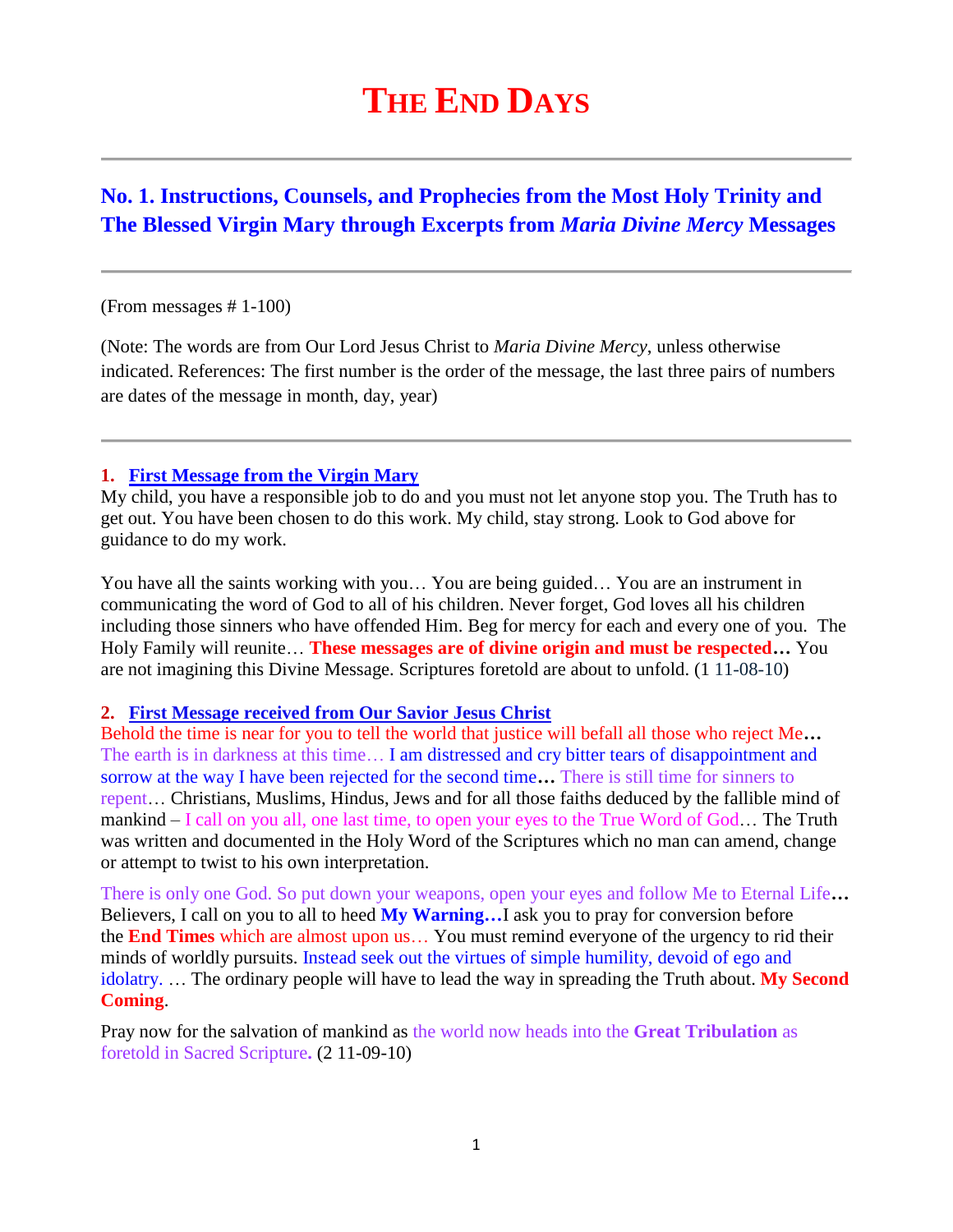### **3. [Mankind faces final cleansing](http://www.thewarningsecondcoming.com/mankind-faces-final-cleansing/)**

Yes, my beloved daughter, it is I. You and I will work side by side in preparing the world for the times facing mankind as the earth faces the final cleansing. It is important that this cleansing takes place for without it there can no eternal life for My children. (3 11-11-2010)

#### **4. [This book will change lives & save souls](http://www.thewarningsecondcoming.com/this-book-will-change-lives-and-save-souls/)**

Yes, the book is what was prophesied. You are the writer. I am the Author… I want you to publish it around the world. It must be large, powerful, and sought out by millions just like the Holy Bible… You are being guided from Heaven. (6 11-12-10)

#### **5. [The Warning of Hell and the Promise of Paradise](http://www.thewarningsecondcoming.com/the-warning-of-hell-and-the-promise-of-paradise/)**

Please, I beseech all of you, do not reject your Creator. Please do not listen to the deceit of the lies you have been told by the Deceiver, through divisions of the Free Masons, the Illuminati, the false prophets and the bizarre and totally evil cults that have evolved through the naivety of Man.

#### *A message to those who follow the Illuminati*

I implore all of you, especially My children who have been sucked into the Illuminati and other such evil entities. Once there, you are doomed to eternal damnation. Don't you understand that what you have been promised in return for your soul is a lie? A deceitful and frightening lie. You will never receive the gifts promised by this sinister messenger from the depths of Hell. As your Savior on the cross, when I gave up My life to save you please do not let Me lose you now. I love you, My children. I weep as I implore you one last time not to reject Me in favor of The Deceiver. (7 11-13- 10)

### **6. Sign of the End Times – But Glory will Return to Earth Those who sell their souls to Satan**

They, in their vanity, believe that they have real power. The power they have been promised by Satan. Many of these children have chosen to sell their souls and proudly boast of the fact... He lies to My children and tells them he can give them anything, but sadly, it is a lie. Those who follow him and his empty promises will not and cannot be saved.

**The Church is in darkness under the False Prophet**

The Church has lost its way and is plunging into darkness. This, My child, has been foretold and it is a sign of the End Times. This is when the last Pope will emerge and the world will be lost under the misguided direction of the False Prophet. (8 11-14-10)

#### **7. [Global Power, The Anti-Christ and Mark of the Beast](http://www.thewarningsecondcoming.com/global-power-the-anti-christ-and-mark-of-the-beast/)**

The speed at which the prophecies are unfolding is becoming evident for all to see. Watch the changes that will become apparent with my Church as one of the first signs. This is when The Deceiver will lead my disciples astray.

The second sign will be seen in the way many of you will no longer be in control of your own country. This includes all material control and the military. My children, their leaders and all those with responsibility for caring for their people will lose all control. They will be like a boat with no rudder. This boat they steer will be aimless and they will be lost

#### **Mark of the Beast**

Do not accept the Mark. If more of you do not accept then you are stronger in numbers. This Mark – the mark of the beast will be your downfall. It is not what it seems. By agreeing you will be removed further and further away.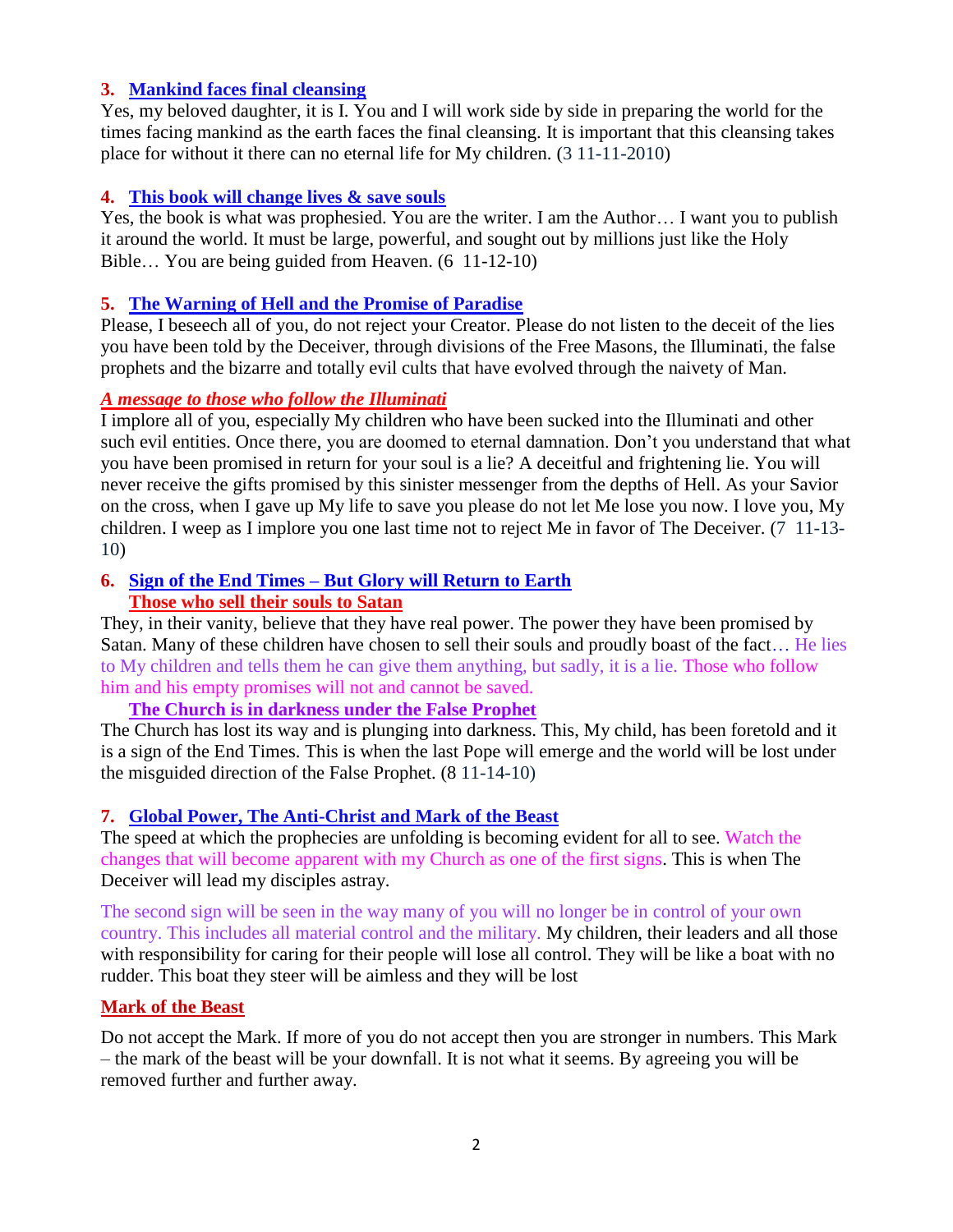### *The Anti-Christ*

Many of My followers will fall prey to this despicable deceit. Be on your guard. He will be seen as the messenger of love, peace and harmony in the world. People will fall to their knees and adore him. He will show you his power and you will believe it is of a Divine source. But it's not. He will instruct you in a manner that will seem odd at times. True believers will know he is not of the light. His boastful, pompous demeanor will be hidden behind pure evil. He will strut and show what will appear to be true compassion and love for all. Behind this façade he is full of hatred for you, My beloved children. He laughs behind closed doors.

My children, he will confuse you terribly. He will appear powerful, confident, humorous, caring, loving and will be seen as a savior. His handsome face will appeal to all but he will soon change.

He will wreak havoc in the world and will murder many. His acts of terror will be clear for all to see. He will destroy your independence and he will be instrumental in bringing about the Mark – the Mark of the Beast. You, My children, will have to be strong. Do not accept the Mark because if you do you will come under his evil hypnotic influence. (10 11-15-10)

### **8. [Call to all Churches & Creeds to unite against Evil](http://www.thewarningsecondcoming.com/call-to-all-churches-creeds-to-unite-against-evil/)**

The First Commandment tells you to adore only one Creator, My Eternal Father, and to avoid idolatry. Yet that First Commandment has been thrown asunder in favor of false gods… The idolatry I now refer to is mankind's love of power and money which can drive My children into empty despair. This despair leads to the breaking of the other rule. The sin of self-obsession. The desire to look after your own road in life at the expense of your soul will be your downfall. Love of self, is not love. It is vanity. Yet, that is a popular doctrine today. You are, under the guise of false compassion, exalting yourself and denying God. Your lack of humility will bring about your destruction. When you place yourself ahead of others they, and other people, will suffer for it. This Commandment must not, ever, be broken. Human reasoning which is used to justify sin is an absurdity.

### **Obsession with Celebrity**

For the young people who have lacked guidance for so long, they are now being sucked into the abyss of idolatry in ways that are clear for all to see. The very idols My young children worship are, for the most part, not of the Light. Many have sold their souls to The Devil, a fact they proudly boast of. (16 11-21-10)

### **9. [The Great Warning –](http://www.thewarningsecondcoming.com/the-great-warning-a-gift-out-of-mercy/) A Gift out of Mercy**

Through this Prophet and the Book of Truth, I plead with you once more out of My precious Love for you all, turn to Me now before time runs out.

I say, one more time, turn to Me now and talk to Me. Ask Me to come back into your heart. I will make Myself fit within your soul. I give you this promise, even for those most hardened of souls. Just one word is all you need to say. Ask Me to show you My Presence by saying:

*"Jesus, I feel lost. Open my heart to accept Your Love and show me the Truth so that I may be saved."* (17 11-22-10)

#### **10. [Warning of Nuclear War](http://www.thewarningsecondcoming.com/warning-of-nuclear-war/)**

I have told you before that you must tell My children to start to plan now before the fearsome global war commences. The war, which I speak about, is being orchestrated by **the Red Dragon**, now. **The Dragon**, the new world energy, is scheming now and will destroy cities in the West. The time is close. Pray, pray for conversion as this evil cannot be stopped, as there is not enough prayer to prevent it. Pray for those souls, who through this nuclear war, will die. (18 11-23-10)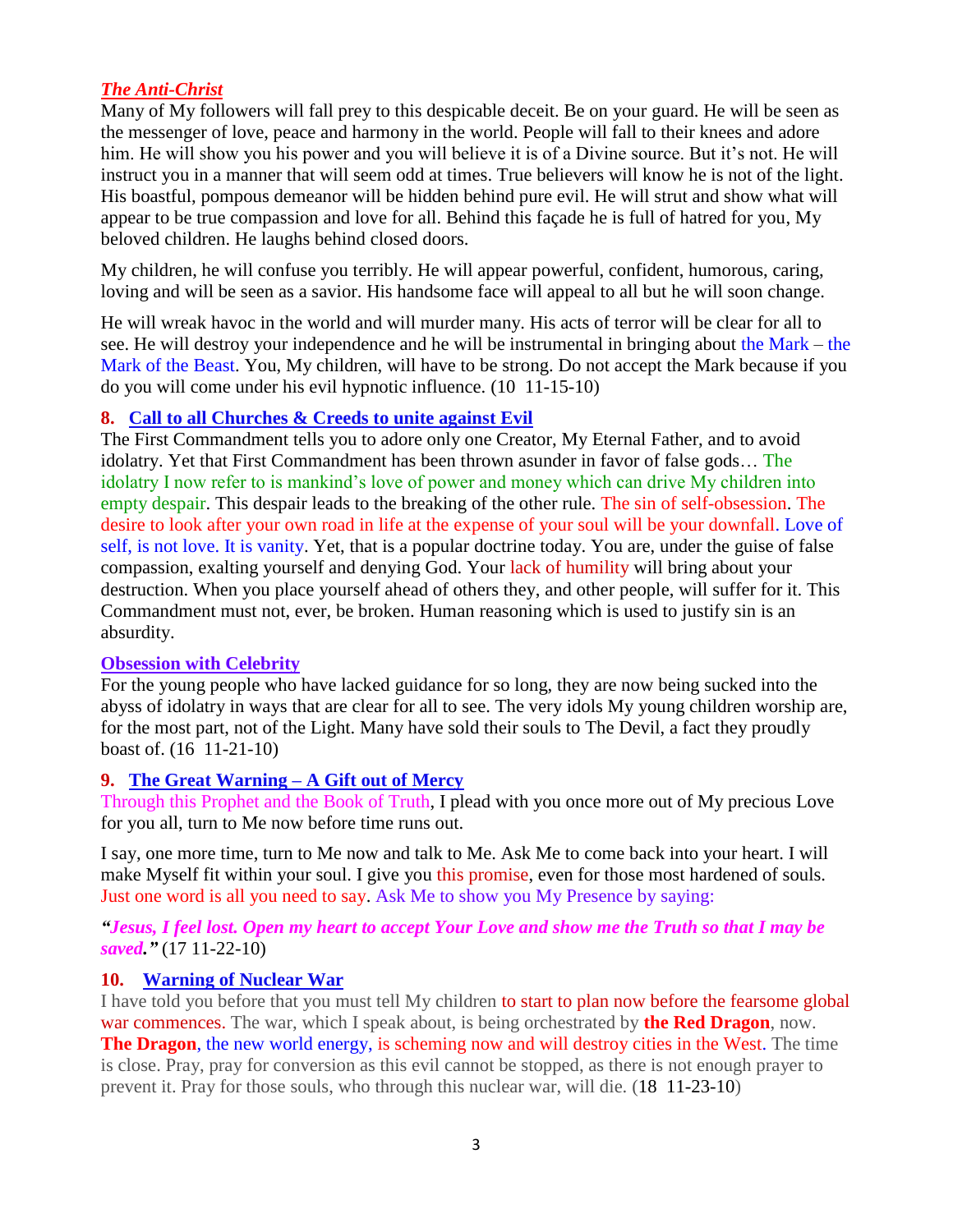### **11. Recital of the [Divine Mercy](http://www.thewarningsecondcoming.com/divine-mercy-chaplet/) will spread conversion; saying [the Holy Rosary](http://www.thewarningsecondcoming.com/how-to-pray-the-rosary/) will protect you from the Evil One**

Do as I say. Pray, talk to Me, love Me, trust in Me. In return I will give you strength. Pray for protection through the recital of the [Most Holy Rosary](http://www.thewarningsecondcoming.com/how-to-pray-the-rosary/) given to you with blessings from My beloved Mother. This prayer must be said to help protect you from the Evil One on the one hand. On the other hand you must ask for protection for those people with whom you come into contact so that they cannot contaminate you or diffuse the faith you hold in your heart for Me. (10 11-15-10)

Prayer, especially the recital of the [Divine Mercy,](http://www.thewarningsecondcoming.com/divine-mercy-chaplet/) will spread conversion and by saying the Holy [Rosary](http://www.thewarningsecondcoming.com/how-to-pray-the-rosary/) this will dilute the work of these evil parasites whose idol is Satan. (68 04-17-11)

Pray My [Divine Mercy](http://www.thewarningsecondcoming.com/divine-mercy-chaplet/) at 3 O'clock each day. I will respond to your request with love which you will feel instantly. Hold My hand, children. Don't let go. I love you all so much that I gave up My life for each and every one of you so that you could be saved. (7 11-13-10)

Create [Divine Mercy](http://www.thewarningsecondcoming.com/divine-mercy-chaplet/) prayer groups all over the world, and use this prayer for every person known to you who may be dying, for I will guarantee their salvation if you do. Gather now My people. Follow your Savior. Pray as you have never prayed before and then more souls will be saved … By merging as one great powerful group all over the world, in each country, in every family, in every Church and in every community you will make a great difference … Your prayers will help prevent much of the persecution which will happen as foretold. (72 04-24-11)

### **12. Not all will be saved, only those seek forgiveness**

My children must not be told that all of them will be saved. This is an untruth. Because it is only those who seek out My forgiveness and surrender to Me and my teachings who will be saved. (11 11-16-10)

I call on those of you who have watered down My teachings to stop now. Look into your hearts and tell My people the truth. That they cannot, and will not, be saved until they seek forgiveness for their sins. They must humble themselves in My eyes and ask Me to give them the gift of redemption. (74 04-26-11)

#### **13. Be self-sufficient. Begin to grow your own food**

Do not rely on food suppliers. Prepare now for the future. Start collecting food and planting your own. Stock up as if a war is coming. Those who do will be alright. Prayer and devotion will strengthen your souls and save you from these people's evil ways. Never let them control your mind or beliefs through their insistence on introducing laws designed to destroy families. (20 11-26-10)

Begin to grow your own food. Save what food you can and put it away. Begin to plan now as if awaiting a storm. (14 11-20-10)

### *Three Years before the Plot Unfolds*

As a global power takes over gently, with a false compassion, they will, My daughter, aim to control your freedom to live, eat, and pray. That is why My people must strive to become selfsufficient. Grow your food. Find shelters, in time, where you can meet to give homage to your Divine Savior. Just keep strong. Don't tell too many people why you are doing this… Grow your own food now. Buy the seeds that will not be available for sale in the future, now. This will feed your family as the global famine takes place. (18 11-23-10)

Be wary of Global rule in any shape, size, form or code. Look at your leaders carefully and those who control your daily access to money which will feed you and keep you alive. You need to stock pile food now. (10 11-15-10)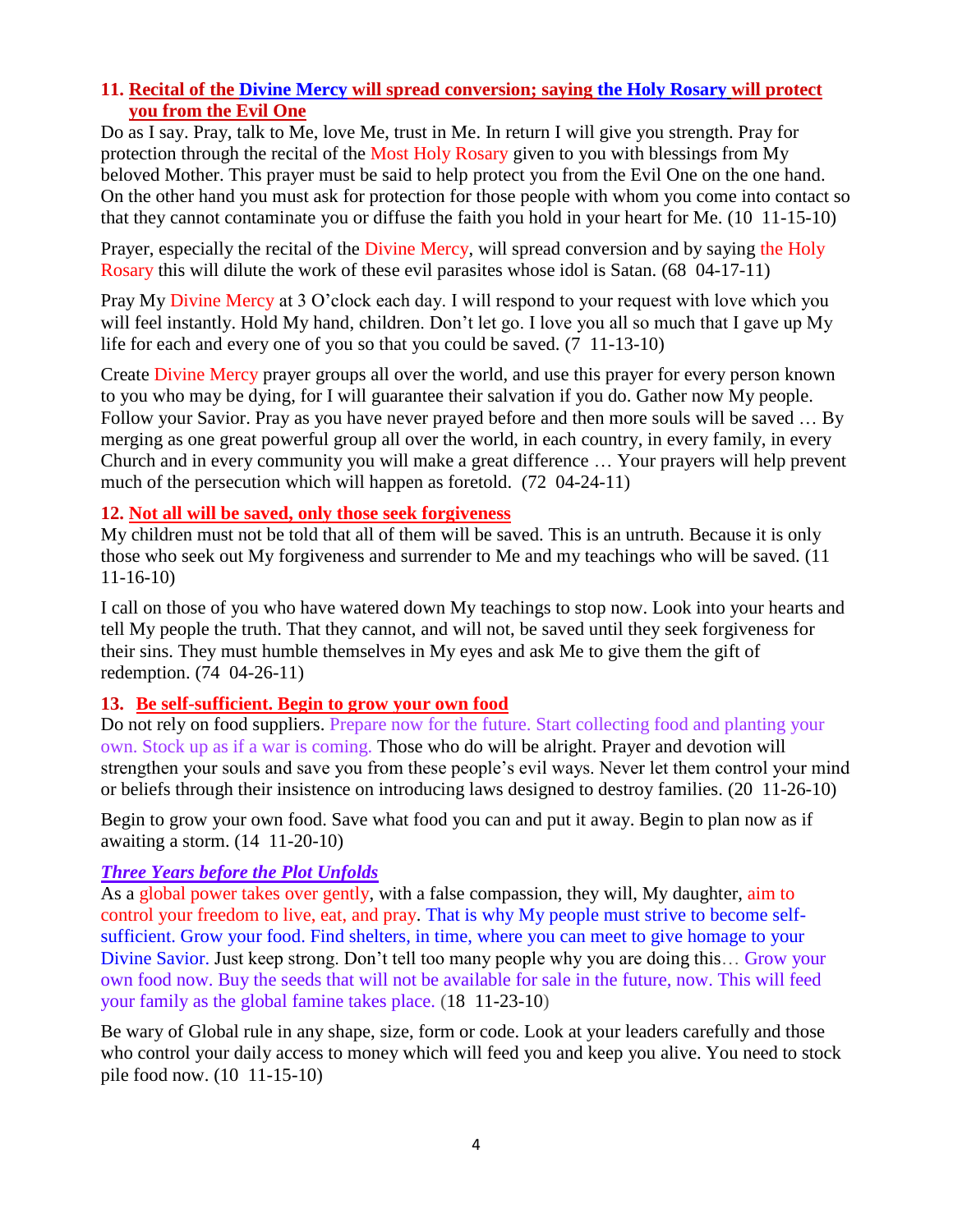### **14. [Stairway to spiritual perfection](http://www.thewarningsecondcoming.com/stairway-to-spiritual-perfection/)**

For My faithful followers, you must understand this. I, despite the loneliness you may experience, am never far away. All of these episodes have one goal, to strengthen your faith in a such a way so as to ensure that you move a new step towards Me each time. This is what is called the stairway to spiritual perfection that is Heaven. It is a long stairway and can take a very long time to reach the upper steps. Each step can represent a new revelation into what lessons you must experience before you can attain the graces you need to elevate your souls to the spiritual perfection needed to enter My Father's Paradise… Some climb these steps quickly while others take their time… You must never assume that because your faith is strong that this is all your doing... You must, in order to reach the top step, be humble in your love for Me. Show virtue at all times.

Strive always to accept everything, even the trials, I may send you, as a gift from Me. All my gifts are bestowed to make you strong in your love for Me. (19 11-24-10)

### **15. The need for prayer groups**

Look now at the velocity as the nations rise to fight. The speed of global events will cause much consternation as these unfold in their intensity. My followers you must listen. Prayer groups will be essential in spreading conversion and to diffuse these disastrous events. (21 11-26-10)

Prayer groups are vital now to protect yourselves and save the world from the persecution of Global political, banking and so called Human Rights Organizations. Their goal is one of power and control over you my children, although many of you cannot see this. You will though in time. And that time is close. Start preparing for your future survival now and keep in prayer for I will offer My special graces for protection to all of you. Please do not be frightened for all that will really matter will be your allegiance to Me. (78 05-01-11)

#### **16. [Book of Revelation](http://www.thewarningsecondcoming.com/book-of-revelation/)**

Pray for Russia to be consecrated to My Blessed Mother.

They still refuse to acknowledge that these events were foretold in the Book of John. So, so many will now suffer because of lack of faith. Pray now that Russia will finally relent and allow itself to be finally consecrated in My Blessed Mother's name

Hold your hands in prayer now. Even if you hold just a spark of affection in your heart for Me, ask Me to hold you so that I can ignite and strengthen your faith in Me.

Don't squander this chance of salvation. When your life on earth comes to an end you will have two choices in the after-life: Heaven in Paradise or the depths of Hell with Satan who will take you with him through the sins he tempts you to commit on earth. Open your eyes now. Remember death on earth can take place on any day, at any time and when you least expect it.

Through this message I beg you to see the Truth before the Day of Judgment. Always remember I love you. No matter how grievously you have sinned. When you turn to Me and ask Me for forgiveness from the bottom of your heart you will be pardoned. Even during your last breath. (21 11-26-10)

### **17. [Call on Believers to convert lost souls](http://www.thewarningsecondcoming.com/call-on-believers-to-convert-lost-souls/)**

The obsession with their own needs is a sin in the eyes of My Eternal Father… The symptoms of the selfish obsession with wealth, beauty and so-called success that many people believe to be natural attributes of the human make up cause terrible confusion.

The idea where people are brainwashed into putting their own needs first in the name of self- worth has been implanted in the human psyche for a long time, but this philosophy has been reinforced by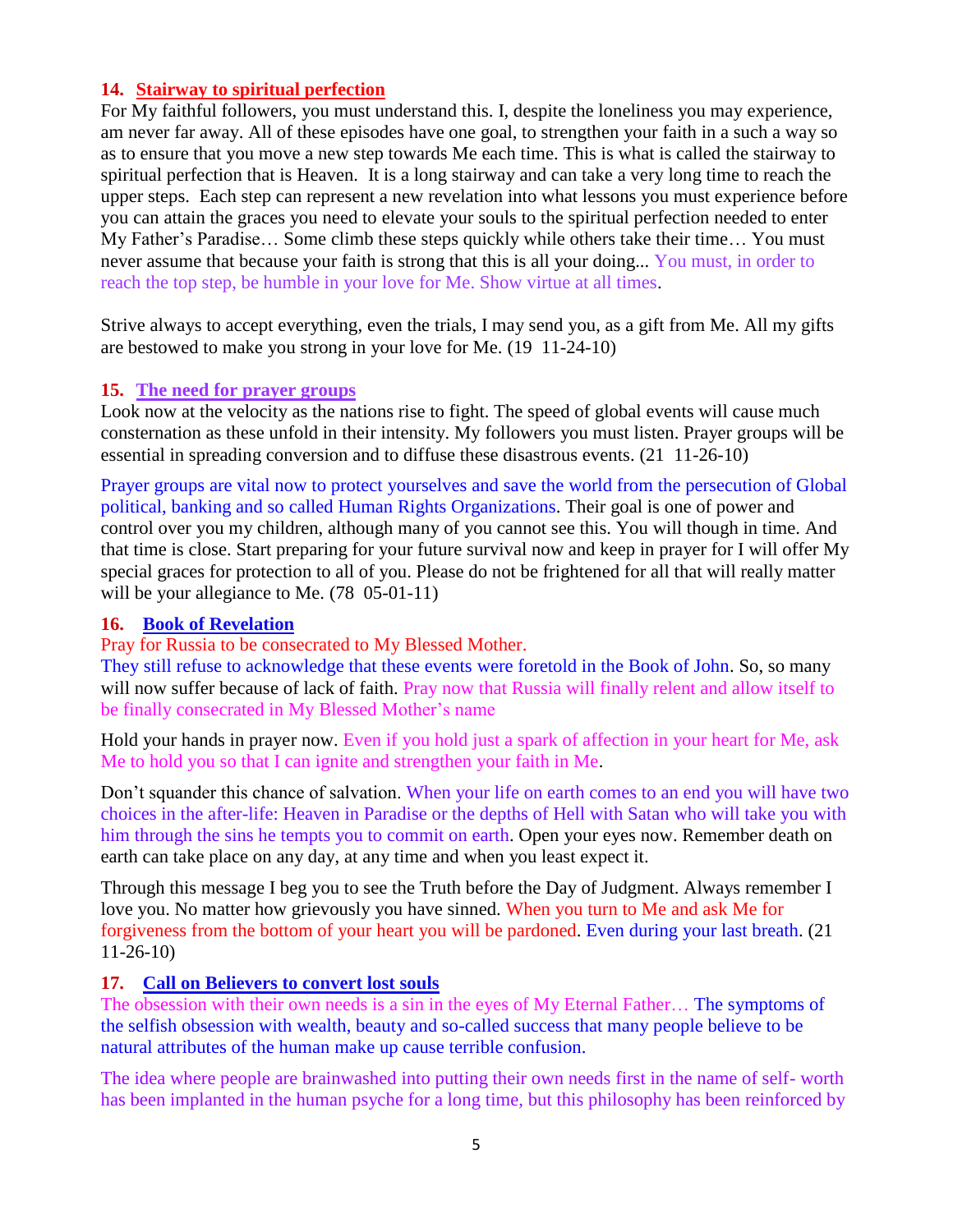the powers of modern communication. When My children hear these messages almost daily through TV, the media, the cinema, music and the internet they accept these messages as being important…

The disquiet they feel soon afterwards, having taken advantage of someone else, is hard for them to understand. They, My children, having won the coveted prize, are not happy. They then seek out more and more of the same, so insatiable is their appetite. But it is useless. They can't fully satisfy themselves. They are devoid of real joy, a natural contentment, and don't understand the emptiness they feel inside. (22 11-26-10)

#### **18. [Quest for Wealth](http://www.thewarningsecondcoming.com/quest-for-wealth/)**

People bury their heads in the sand. They think that the world will continue as it is. Sadly they are mistaken. My duty to My children is to save you. Not to allow you continue to be sucked into an empty vacuum of promises, empty dreams and false ambitions… These are the promises that those of you, through no fault of your own, were convinced was the path to follow for self-worth. Selfgain. Self-Reward. You were told to look after number one whatever the cost. The number one being you. You, with your ambitions, lust for wealth for yourself and your children, desire to become better than your brothers and sisters, and a constant relentless quest for self-acclaim, were fooled.

Why then do My children find it hard to understand that once the grand prize has been awarded to them do they then feel they need more and more? A wealthy man who gains once will constantly continue to attain more. The reason for this is that Satan's gifts leave a raw empty feeling inside you that you do not understand. So you continue in your quest to seek out more and it is usually at the expense of the welfare of your neighbor. No man gains huge wealth without the people he met on the way suffering to some degree. No person who gains fame will get there unless someone else has had to do without. A man that does not share his wealth is doomed.

Your money will be worthless. You will need then to survive the way of the jungle... Seeds to grow your own food will mean more to you than a million dollars. A simple fruit will mean more to you than a flash car. Because when you are stripped bare you will call out to your Maker, your Creator. It is then, and only then, will you realize that all that matters is the love in your heart (24 11-30-10)

#### **19. [The Warning to Mankind to understand the Truth](http://www.thewarningsecondcoming.com/the-warning-to-mankind/)**

No man will be denied the chance by Me to see the Truth of God. They will be shown mercy by the gift of proof to be given to them that I exist. They will be given this gift when, during The Warning, they will finally know the Truth. Sadly, not all will turn, even at that stage, towards Me or My Father's Eternal Kingdom.

My children do not realize it now, but they are going through a cleansing. This purification, where they are experiencing an acute sense of emptiness due to lack of material goods has been allowed by Me. Yet it has all been caused by the greed of mankind. By allowing people the right to their own free will, then they, the evil perpetrators of the collapse of the banking system worldwide, will continue with their cunning deceit.

I have allowed My people, the innocent victims, to undergo this cleansing. It is very important that they do, because the hardships that they endure will help cleanse their souls.

Very soon as material goods become less and harder to attain, they will see life in a deeper way. Simplicity will help open their eyes to the Truth, the Truth of what is really important. Without this purification, when My children are permitted to suffer for the sake of their souls, they cannot and will not become closer to My heart.

Stripped bare of the material goods for which they held such an idolatry obsession in the past, they will turn back to the Truth. With clarity they will see the love in each other's souls. So too will they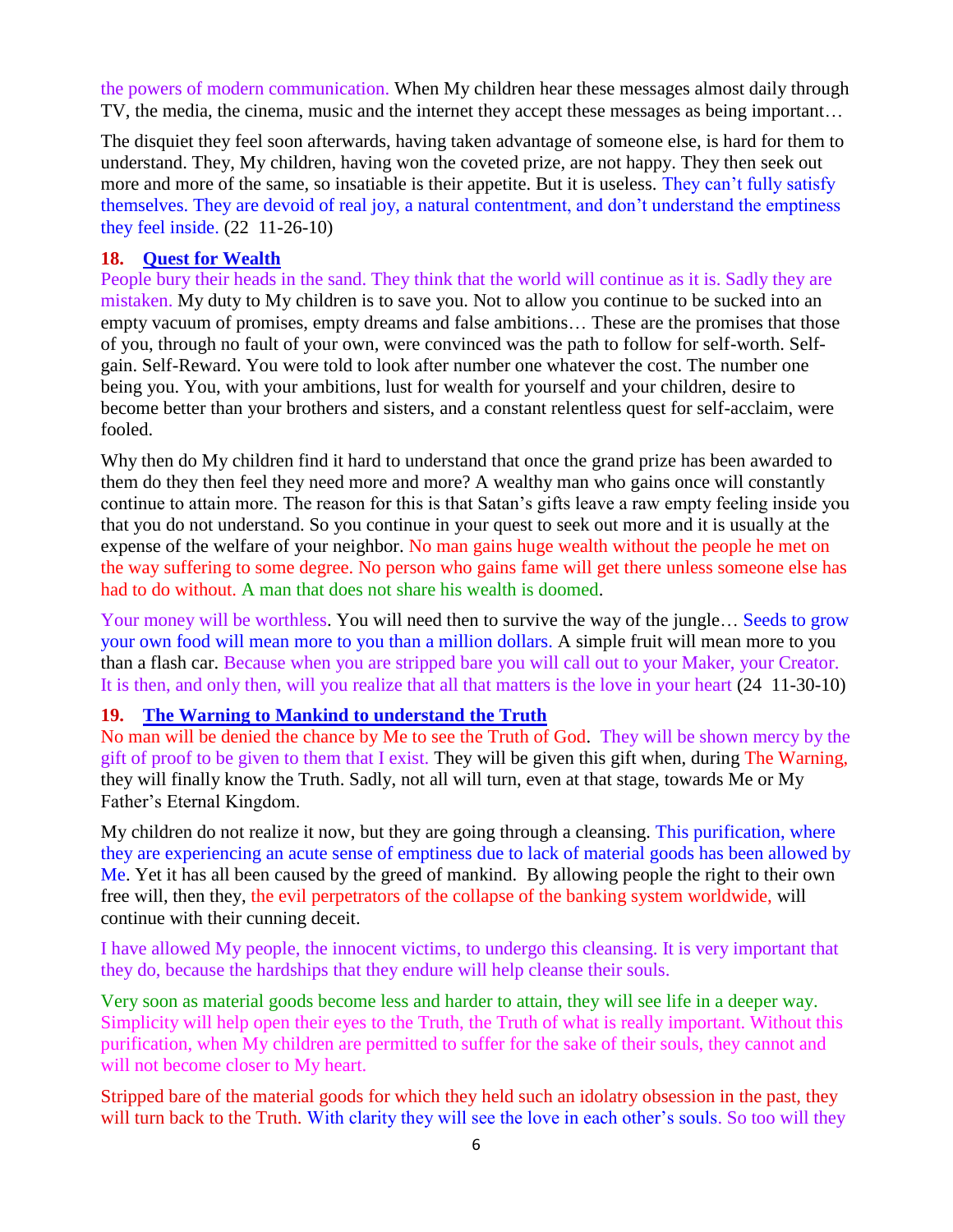very quickly see the evil in all its ugly glory in those who follow the lure of self- obsession and greed. They will now view these people, who are given credence in the media as being those one should look up to and admire, in the same way in which I view them. That is with utter despair and sadness. (25 12-07-10)

### **20. [The Next Life](http://www.thewarningsecondcoming.com/the-next-life/)**

Children who sneer and deny Me will tell you there is no life after this one. Let Me assure you they are not only denying themselves access to Paradise. Instead they are choosing an empty path to nothingness. In some cases, they are following the deceit of the Deceiver- the Evil One – who moves so silently and with a deadly prowess, that they, not believing he exists, follow blindly holding his hand through the gates of Hell…

The terror I felt for those lost souls still exists in Me today. Those of you who ask, "If You are God, or You are Jesus Christ, then surely You can do anything?" My answer is, of course. Except for one thing. I cannot interfere with your free will given to mankind. It will be up to My children to make this their final choice of their own free will. (26 12-11-10)

# **21. [Call to stop Murder/Abortion](http://www.thewarningsecondcoming.com/call-to-stop-murderabortion/)**

This crime is heinous and unforgivable… And it is justified by Governments, the medical profession and these women's families…. No amount of justification for murdering another fellow being is acceptable by Me or My Eternal Father… Demons, who through the work of The Deceiver – Satan – convinces the murderer that what he or she is doing is right! He will cunningly convince mothers, for example, that they are making the 'right decision'.... Stop, all of you, now. Listen. Murder is a very serious offence. Do it and you will not be saved. There is no going back. Repent those of you who have committed this terrible sin. Ask for forgiveness now. I, through My Mercy, will hear your prayer. You can, and will be saved, if you are truly sorry for your grievous sin. I will listen. I will forgive. But time is not on your side. (27 12-16-10)

# **22. [The Book of Truth](http://www.thewarningsecondcoming.com/the-book-of-truth/)**

The Book of Truth is being presented to mankind to help them redeem themselves in My Heart. They are being given a choice to proclaim My Glory before I come back as a merciful Savior and just Judge... To get My children to listen will not, My beloved daughter, be easy... These messages are very precious and full of love as well as warnings. They, My children, must stop and understand that the prophesies foretold so long ago will now be revealed. These events are about to take place on this earth and the time is very, very short.

My beloved Mother, working on My behalf, is spreading messages through the chosen Visionaries.

The Evil One. It is through his influence that technology is tampered with to destroy and cause destruction in the world. How he laughs when he sees wars erupt and when technology is used to spy or kill. (28 12-18-10)

# **23. Beware of the word "Tolerance"**

Tolerance can be the most perfect mask for evil. It is clear for anyone who is alert, through My teachings, to immediately spot when these crimes against mankind unfold before your eyes. In the name of tolerance, people are murdered, denied their freedom and, above all, the right to fight for moral justice. Oh yes, children be aware, alert, and on your guard when you hear the word "tolerance" as it is one of Satan's favorite games of deceit. (28 12-18-10)

# **24. [The Great Tribulation](http://www.thewarningsecondcoming.com/the-great-tribulation/)**

the Great Tribulation… will commence from the end of 2012.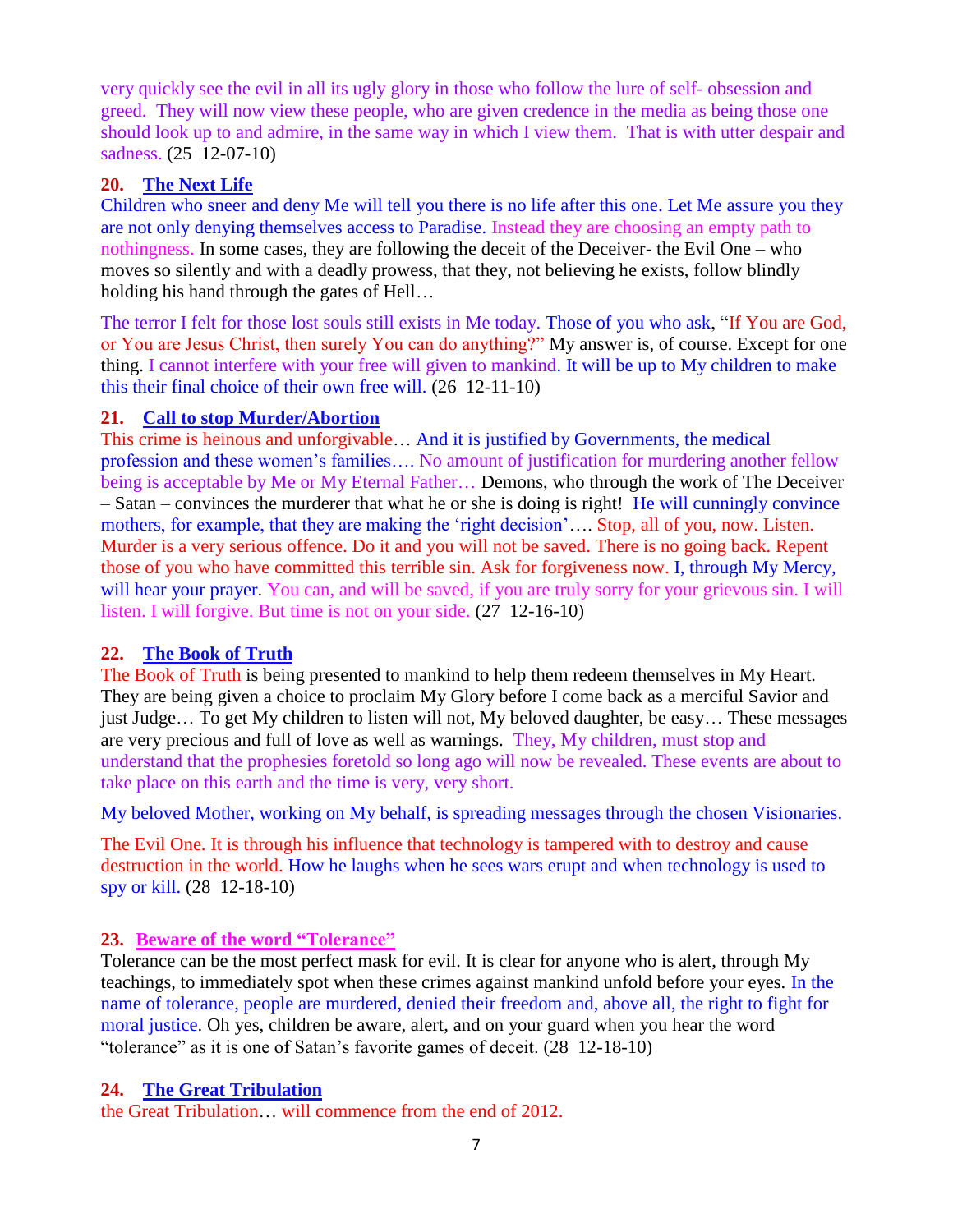### **God won't allow plan to deplete world population to happen**

The Great Tribulation, as foretold so long ago, will now unfold before the eyes of a disbelieving world. This is when the sword of justice will strike everywhere. My Eternal Father is not prepared to stand back and allow the evil plan, being plotted right now behind closed doors and designed to deplete the world's population, be realized.

This evil group, devout followers of Satan, have attempted in the past to inflict genocide on my Father's children. They failed. They are trying again. They will fail again but not before they cause terrible destruction.

#### **Believers should not fear**

My Eternal Father, in His mercy, will have to intervene to stop them even though it pains Him to unleash the global disasters that lie ahead. Believers do not fear for yourselves or your families. You are being protected. But please, please pray [the Holy Rosary](http://www.thewarningsecondcoming.com/how-to-pray-the-rosary/) and My [Divine](http://www.thewarningsecondcoming.com/divine-mercy-chaplet/)  [Mercy](http://www.thewarningsecondcoming.com/divine-mercy-chaplet/) at all times to help ease and avert some of these disasters.

Start planning now. These people, as they attempt to control your money, your health, your food and even your faith must be fought. Stand up and protect yourselves and your families using prayer. Call on all those Saints you revere to aid you as intercessors of My Eternal Father.

the Evil One. He is your enemy if you believe in God, the Eternal Father. He is trying to stop you from entering Paradise by lying to his followers that he, too, will take them to an equally beautiful divine paradise. Those poor deluded and trustworthy followers cannot see through the deceit because they are blinded by the lure of materialist glory.

### **Prophecies in Book of John now come to light**

Pray, pray, pray all of you every single day. Very soon all will understand the Truth of Holy Scripture. All will understand, finally, that the Teachings contained in My Father's Book are accurate. They don't lie. Prophesies foretold in the past came to light. Prophecies contained in the Book of John will now come to light. These messages given to this Prophet are to prepare My children to enter My Father's Kingdom. (29 12-20-10)

#### **25. Global disasters to strike**

As these global disasters commence with dramatic changes in weather patterns – which have already begun in a mild form – they will be seen as the result of global warming. Yes, mankind has damaged the earth in a very ugly manner, but these disasters will have nothing to do with climate change. (29 12-20-10)

### **26. [Third Message from the Virgin Mary](http://www.thewarningsecondcoming.com/third-message-from-the-virgin-mary/)**

My child, it has not been easy for you with this Work… You will succeed in the completion of your Work ... For it is through my [Most Holy Rosary](http://www.thewarningsecondcoming.com/how-to-pray-the-rosary/) that you will be protected. This Work is very sacred, my child, so out of respect please obey my Son by trusting in Him completely… He loves you, My child, and has chosen you for one of the most important tasks ever this century. Your Work is being compared to that requested of Sister Faustina. Our Lady of the Roses. (30 12-20-10)

### **27. [Why I Became Man](http://www.thewarningsecondcoming.com/why-i-became-man/)**

My Birth is a sign to all that God, the Eternal Father, loved his children so much that he made a huge Sacrifice. By allowing Me to come to earth to live amongst you all, He showed his compassion and desire to save you by permitting My Death. If He had not sent Me, man could not be saved. Yet those who rejected Me are still unsure as to the Truth of the Promises made by God, the Eternal Father. There is much confusion still.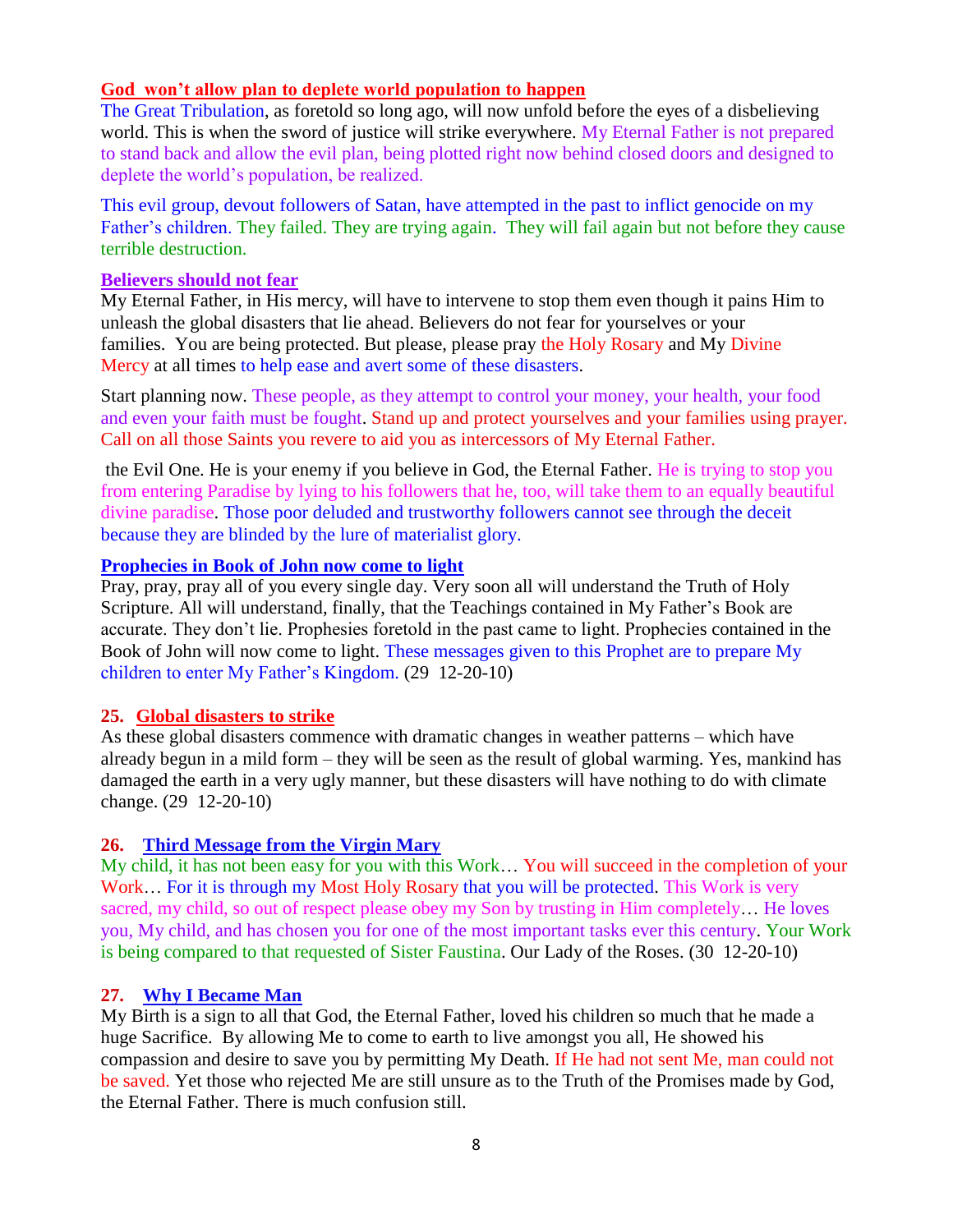All that matters now is for mankind to understand the Promises and reality of the New Heaven and Earth which has been designated to all God's children. (32 12-24-10)

### **28. My Teachings have never changed**

These teachings (written by my Apostles and Disciples) have not changed since I left this earth. They are there for a reason. You can change their interpretation, water it down, add new meaning or delete some parts but one thing will remain. And that is the Truth. The Truth will always stay the same. It cannot and will not be changed to suit mankind.  $(24 \text{ } 11\text{-}30\text{-}10)$ 

You must remember that My teachings are the same as they have always been. Those who come in My name must be watched carefully. If they proclaim My word then they are of the light. When you find My teachings to be changed in any way that seems strange to you walk away. Do not listen. These unfortunate people have been tempted by the Evil One to distort My teachings deliberately to lead you astray and confuse you.

Any doctrine that has not originated from Holy Scripture and which claims to proclaim the Truth is a lie. This is a sin against Me and is a grievous attack on me and My Eternal Father. (33 12**-25-**10)

### **29. [Warning to Believers not to reject genuine Prophets](http://www.thewarningsecondcoming.com/warning-to-believers-not-to-reject-genuine-prophets/)**

There are now a vast number of Angels being scattered all over the world as foretold to prepare the earth for My arrival. Many of these Angels are in human form and, like you, My beloved daughter, they chose this role. Their evolvement at birth was timed to dovetail with the final Warning and the End Times.

### **Assessing Visionaries**

For those to whom I give the gift of knowledge to help you identify those who come in My name and those who come in Satan's name, please be very careful. It is only right that you be on your guard against false prophets. However, never ever judge those who say they come in My name without clearly assessing their messages first. You must never judge those messages sent by me through 'outward appearances'… Do not succumb to the temptation of casting immediate judgment on them before you listen carefully to the messages themselves. These messages will not simply relate to My Teachings they will relate to My Word and will be full of love. They will instruct you how to live your life in My Name in order to achieve salvation

Never be alarmed when My genuine Prophets claim to receive messages about future events to which they are privy. Don't attempt to commit the sin of prejudice by judging these messages by the class of people these prophets represent. Some will lack education. Some will be the opposite and will be articulate. Many will not fit in with your understanding as to what constitutes a 'Holy' person.

But there are ways you can be assured of their authenticity. Those who are communicating with My beloved Mother will, in most instances, predict the apparitions she foretells to the hour and the date. Many incidents will be witnessed by those attending such apparitions. In the case of where My messages are imparted to mankind they will be given to the world without the prophet attempting to seek glory. (35 12-28-10)

### **30. Foretold events connected with the Secret of Fatima**

Our Lady said:

1. Your money will be worthless and the only way to trade will be in gold or silver.

2. You will need to pray in groups and find a sacred servant, brave enough, to stand up before the **Persecution** 

3. You must find shelters for prayer because your churches will be sold for monetary gain.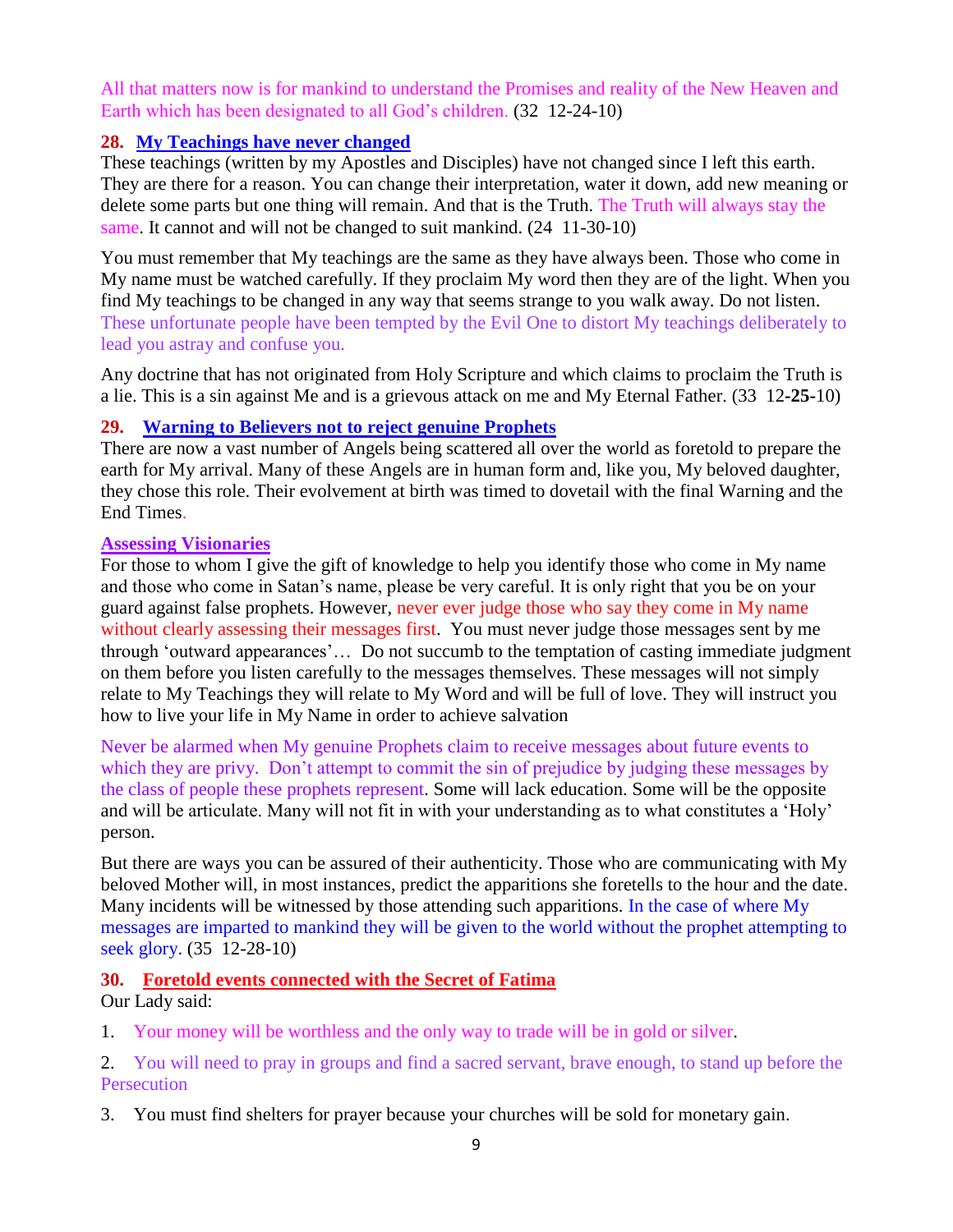4. Hold onto Scripture, you may never have read them before, but be assured copies will be impossible to buy in the future

5. Set up prayer groups to pray for the salvation of mankind. In three years' time you will understand why this is important. (36 01-01-11)

### **31. [How The Warning is a gift to mankind](http://www.thewarningsecondcoming.com/how-the-warning-is-a-gift-to-mankind/)**

#### **Message to the wealthy**

For those of you with wealth – I do not condemn you. Because you have material comforts this does not mean you are not following the right path. But you do have a responsibility to share and look after those less fortunate than yourselves. This is your duty. It is not the wealth or material comforts that are wrong. It's not the joy and laughter that you experience when enjoying life that is wrong. It's when it becomes an obsession and when your desire for luxury living takes precedence over your own faith and the welfare of others that makes this an offense in My Father's eyes.

Your wealth, homes, clothes and possession are like clouds passing through the sky. They are there one minute and gone the next. You cannot take them with you into the next life. It is your soul that will go with you. Look after your soul, show love to one another and those who cause you anguish in this life. Follow My Teachings. Ask for My Mercy. Only then will you join Me in the new earth that is Paradise. Do not forfeit your inheritance and your place in My Father's Kingdom. (37 01-02- 11)

### **32. The need for cleansing to make people come closer to God**

While you live what you believe to be your exciting, fun filled and busy life spending, eating, vanity dressing and constant search for the next entertainment you are blissfully unaware of what is behind your actions … Perhaps it would be frustrating, but it is only when you are left with nothing that you will need to focus only on keeping yourself alive… Food will become more important than fun filled material goods. Then when you run out of food and go hungry you will realize that none of those former attractions matter. This is the purification now that will now take place quickly in the world. Through this purification, a form of cleansing, you will become whole again. Then and only then will you be ready to accept the truth. (37 01-02-11**)**

I have allowed My people, the innocent victims, to undergo this cleansing. It is very important that they do, because the hardships that they endure will help cleanse their souls. (25 12-07-10)

Very soon as material goods become less and harder to attain, they will see life in a deeper way. Simplicity will help open their eyes to the Truth, the Truth of what is really important. Without this purification, when My children are permitted to suffer for the sake of their souls, they cannot and will not become closer to My heart.  $(25 \t12-07-10)$ 

### **33. [Media and Other Censorships to come](http://www.thewarningsecondcoming.com/media-and-other-censorships-to-come/)**

To the media I have this to say. As communicators to the world the arrogance you display today will turn to despair when your word is no longer heard. You too will soon realize the importance of prayer when mankind turns from the truth. Your word today can still represent the important independent truth. But this gift will now be taken away from you. Instead the Truth will now be hidden from mankind through the dictatorship you are about to witness during the Great Tribulation.

Then your word will be denied just as My Word is.

The Plot, devised by the core group of organizations worldwide in every country, joined at the hip of Satanic origin are now ready to spring. Those among you who do not believe in Me will now,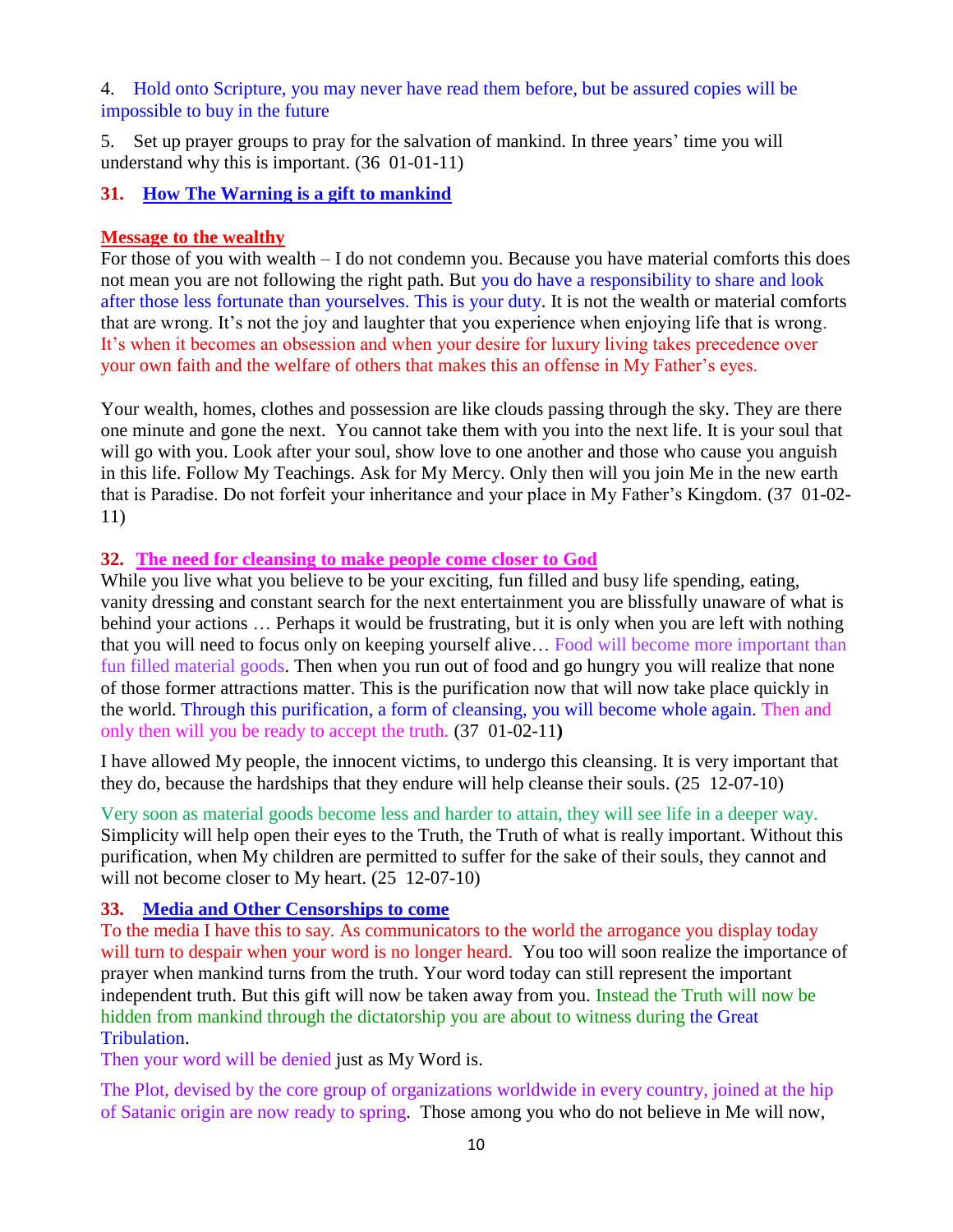finally understand the prophecies contained in My Father's Book and the Book of Revelation. (36 01-01-11)

# **34. The reality of Hell**

Choose the lies promoted by The Deceiver – the main one being that God, the Eternal Father does not exist – and you are doomed. On entering the Gates of Hell, you will then realize the horrible mistake you have made. Believe Me, My children, if you could just witness the shock and sense of horror of those souls when the final truth after death is revealed to them, you would not be able to withstand even just one moment of this torment. Should you witness just a glimpse of this place now, in human terms, you would drop dead with sheer terror of the fate that befalls those who chose the path of sin… It is only when you meet your idol at the end of your journey and look into his wicked eyes which dance with condescending amusement that you will scream until you are hoarse. It's not until that final moment that you will scream for My help. But it will be too late. There will be no turning back at that stage. (38 01-11-11**)** 

## **35. Importance of Humility**

Humility is a term many of My children understand through My teachings. While many of My followers understand why it is important they are confused as to what it really entails. Humility means sincerity. It means accepting, with dignity, the trials, challenges and abuses you will find yourselves facing especially when you come in My name. My best advice is this. Think of yourself as a child, a simple innocent child with no knowledge of the evil society that you would normally experience as an adult. Communicate at all times in your prayers to Me through the eyes and the heart of a child.

Keep prayers and communication simple. I do not expect you to recite all prayers handed down out of love to the world. Look up and share your problems with Me. Share your sufferings. Give them over to Me. You will be rewarded greatly when you accept sorrow or suffering in your lives for Me. You may not realize this but when you do you are saving many souls and are paving the way for them to enter Heaven. This fact will not be revealed to you until you, too, enter Heaven where you will experience the glory of your generous gift to Me. (40 01-14-11)

# **36. Do not lose your temper when defending your faith**

When showing humility this means accepting what goes on around you, painful though it may be. Show dignity at all times even when My name is being scorned in your company. By all means defend – and passionately if you so desire – but never dismiss the abusers by publicly scorning him.

Explain the truth of My teachings calmly. Do no lose your temper. Do not show fear of the abuser either. Be firm. Defend yourself but only by reiterating My teachings. Never be afraid to speak the Truth openly. Do not confuse humility with cowardice. Some of My followers who understand the importance of humility and its relevance in sanctifying souls confuse this by staying silent when My name is mocked in public. Yes, you should never judge the person who ridicules Me or My Eternal Father or, indeed, My beloved Blessed Mother, but you should stand your ground in defense of the truth. (40 01-14-11)

# **37. Meaning of suffering in this life**

When you suffer in this life, you are carrying My cross. You have two choices. If you reject My cross, moan and are bitter because of it then the suffering increases unabated. On the other hand if you accept the cross and offer up your suffering to save souls then this is a wonderful gift to Me. If you accept this suffering, the trials and tribulations with joy, then your load will become lighter. I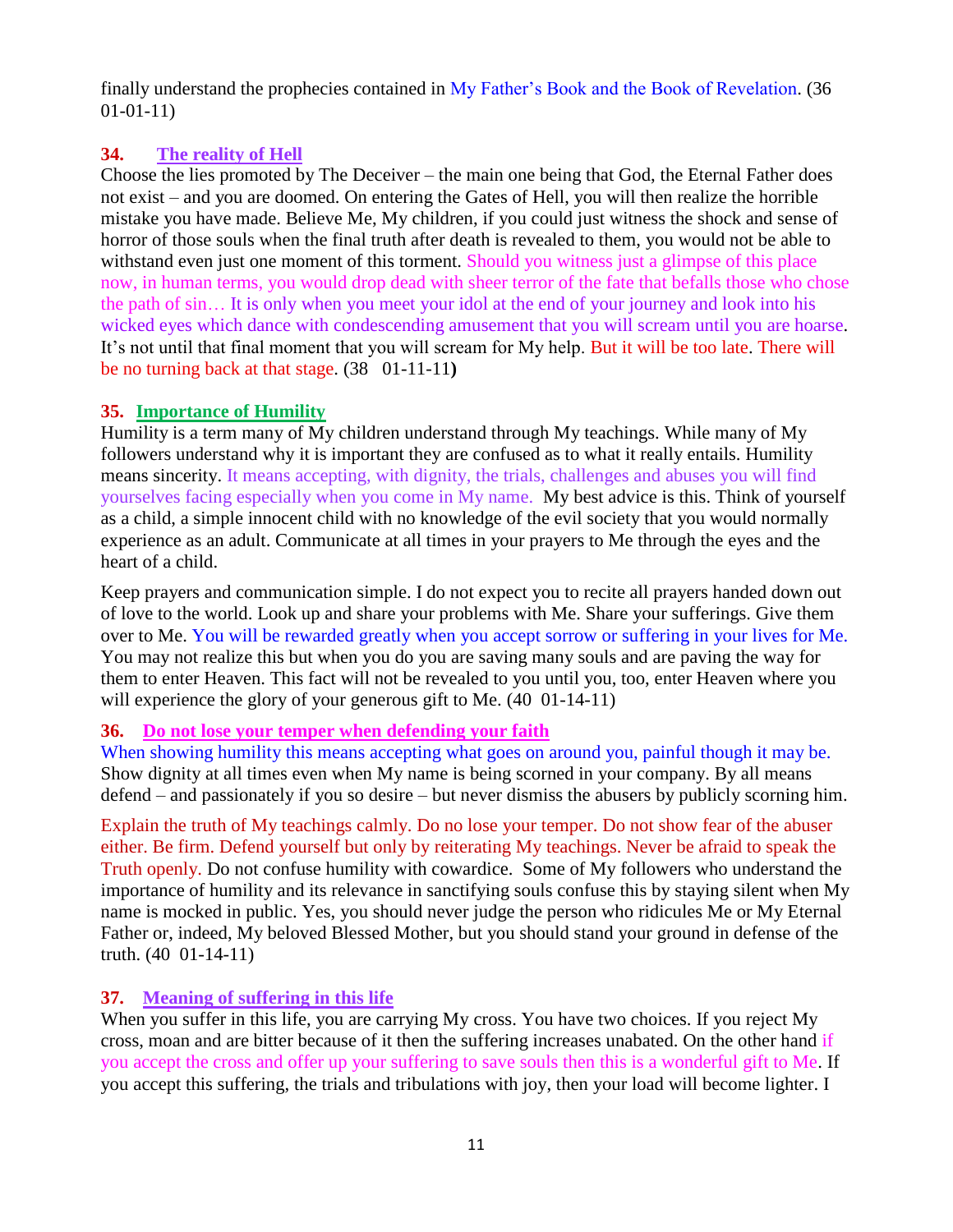will help you carry it. The pain will then ease and peace, love, joy and pure happiness will reign in you. (41 01-16-11)

### **Sorrow a gift from God**

When speaking to Me, as a child, understand this. If you open your hearts and place all your trust in Me I will direct you when you suffer sorrow on this earth… While it is excruciatingly painful, My children, consider sorrow a gift from God. A Blessing. Because it is through sorrow and suffering that purification takes place. Offer your sufferings to Me… The Purification which takes place when you accept sorrow or suffering, no matter how bad, when offered up with joy for the salvation of mankind cannot be truly understood by you, My children. But as you draw closer to Me by opening your hearts, abandoning your will to Me and completely surrendering to Me, you will understand more. You see, it is only by doing this that you will be in union with Me. And when you do, your trials and suffering on earth will ease. In time you will accept suffering with joy in your hearts. Especially when you offer this as gift to Me.

Suffering is a gift from God and is permitted. The souls you will help save guarantees you a place in My Father's Kingdom. (40 01-14-11)

### **38. Lead simple lives**

Live simple lives, children, and do everything in moderation. When you eat, drink, sleep, rest and relax ensure that it is done in moderation. Once your physical needs are met, you should not continue to seek more as its saps your spirit. Penance, My children, is vital to your becoming closer to Me. By this I mean personal sacrifice. Fasting is just one example of penance. I preached the importance of Penance during My time on Earth. So too did My precious prophet St John the Baptist. (41 01-16-11)

### **39. [How Easy is it to Sin](http://www.thewarningsecondcoming.com/how-easy-is-it-to-sin/)**

If you suffer guilt as a result of sinful action… Turn back, open your heart, and ask for forgiveness... Ask for the graces, through prayer, to attain the purity of soul required to serve Me. Patience is important. Never let sin drive you away from Me. Guilt must never stand in the way of seeking redemption.

Remember, children, that because of original sin, you will always fall victim to the temptation of The Evil One. It is through prayer, fasting and dedication to the Holy Eucharist that you will become closer to Me. This does require time which must be set aside.

Go now, My children, and remember one thing – never be afraid to turn back to Me when you have sinned. Never be embarrassed to ask for forgiveness when you are truly remorseful. But remember also that when you don't, you will attract The Deceiver again and again and your soul will plunge into darkness. Darkness attracts dark. Light attracts light. I am the light. (42 01-24-11)

### **40. For those who have lost Faith**

Let Me remind you, finally, that you have two choices. Believe in Me by opening your minds to the Truth contained in the Gospel. If you have lost all faith then read just a portion of My Teachings. Then ask Me to show you the truth in your hearts. Then you will know which path will lead you to Me in Heaven. Alternatively, you can keep your eyes closed and refuse to listen. Only prayer by believers can help you then. Prayer by My followers, combined with the recital of my Divine Chaplet of the [Divine Mercy](http://www.thewarningsecondcoming.com/divine-mercy-chaplet/) gift, given to Sister Faustina in the 20th Century can save your souls at the time of your death.  $(43 \t01-28-11)$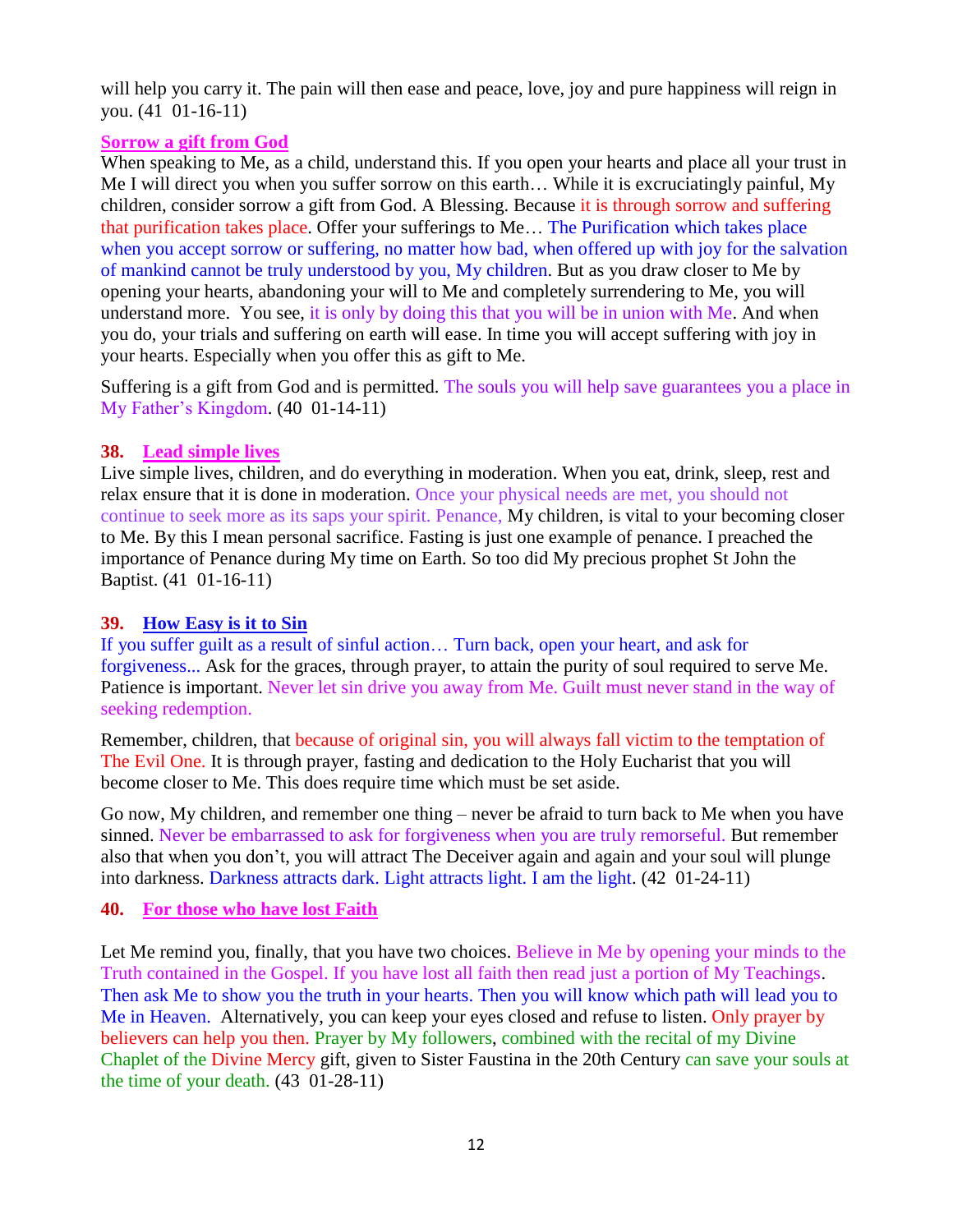### **41. [Global Conversion about to happen](http://www.thewarningsecondcoming.com/global-conversion-about-to-happen/)**

#### **Message of Love for Atheists**

Remember one final lesson from Me. Atheists everywhere listen to this message now even if you find it hard to do so. Every one of My children on this earth feels love at some stage in their lives. When you feel love in your hearts you cannot see it, touch it and may find it difficult to describe. There is no scientific method available which can evaluate it. Love makes you humble. Love makes you generous of heart. Love can help you to make big sacrifices. Love is confusing but passionate. Love is not man-made. It is a gift from God. Love comes from only one source. Love is God. God is Love. It's that simple. Open your hearts to the pure love that I and My Eternal Father hold for each and every one of you. Look to me as a child would look to its parent. Call Me and I will fill your hearts. When that happens you will never turn back. (45 02-06-11)

### **42. Rise of Arab World – [3 World Leaders to be assassinated](http://www.thewarningsecondcoming.com/rise-of-arab-world-3-world-leaders-to-be-assassinated/)**

Watch now, My daughter, the speed at which the Arab world will unite against My people, the Jews. Watch how all their allies will fall away leaving them exposed.

There will be three world leaders assassinated shortly one by one. Remember that each one will be assassinated through the plotting of the Evil Group (**Two of them from the Arab world and one from mainland Europe).** (48 02-17-11)

### **43. The False Prophet and the Anti-Christ**

Just watch with clear eyes the False Prophet who will attempt to lead My Church for he does not come from the House of My Eternal Father. He will seem like he does. But this will be false. Watch, too, for the friendship he will display with the Anti-Christ for they will be two of the most deceitful followers of Satan – dressed in sheep's clothing. They will have powers which will seem like the miracles of old, but these powers will be Satanic. You must keep in grace at all times in order to defend your faith…

You will then wonder why I allow these things to happen… Well, I must permit them because it will be through these challenges that the final battle between My Eternal Father and The Evil One can take place. Without a final confrontation he, Satan, cannot be thrown finally into the abyss of Eternal Hell.

You may see this False Prophet for what he truly is. A demon sent to distract you, from the depths of Hell. Be thankful that you are his targets. (49 02-19-11)

#### **44. [Democracy to Disappear –](http://www.thewarningsecondcoming.com/democracy-to-disappear-priests-will-be-martyred/) Priests will be Martyred**

#### **Non-Christian Nations will control**

The persecution which will be inflicted on those of you who believe in Me and My Eternal Father will be by the Nations who are empty of love. Love for God. The only love they hold in their hearts is for the power over less fortunate countries. Control is their primary aim. Glory, and the pursuit of wealth and ownership over you, your country and those of you who refuse to denounce Me. Give in, My children, and you will find it very difficult to back track or retrace your steps towards Me. This will require tremendous courage in the face of powerful adversity, but win you will.

#### **Rise of new dictators**

Sudden changes in global situations, which up to now seemed like trifle unrest, will now emerge as all-out wars. Wars will lead to shortage of food. Democracy will diminish quickly and wicked dictatorships will rise. These dictatorships will, however, be very careful how they are perceived. They will come as peaceful negotiators and as 'saviors'. In return for feeding your mouths, they will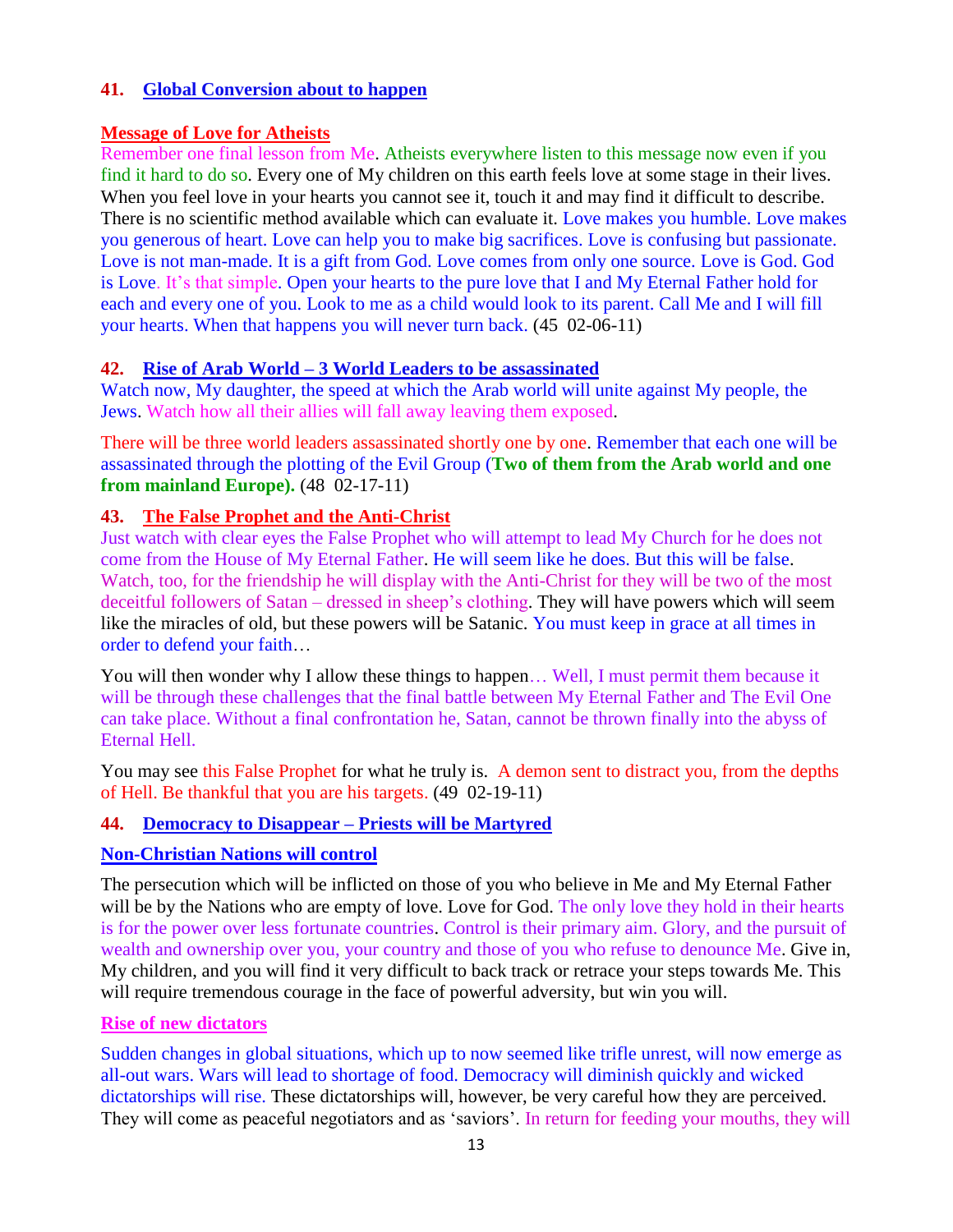control your possessions which will then become theirs. You will have to get permission to feed your families. In order to travel you will need a special form of identification and will be asked to accept the Mark – the Mark of the Beast. Run, My children. Hide. For that's not all. They will dictate how you pray because it is not to God they turn. These, My children, are Satan's armies and they want to steal your souls. (50 03-03-11)

### **45. All Christians Repent Now, Catholics Pray for Pope Benedict**

#### **Rise of the False Prophet**

They need to pray hard now as the outcome of this attack on My Holy Vicar will be witnessed by you all. Pray, Pray, pray that the False Prophet will be identified for what he is. Watch out for his demeanor. His attention seeking agenda. The way in which My misguided Sacred Servants will drop in awe at his feet. Then listen to what he has to say carefully. His humility will be false. His intentions mischievous and the love he exudes will be all about him. He will be seen as being innovative, dynamic – a breath of fresh air. While he is driven and energetic his powers will not come from God, the Eternal Father. They come from Satan. The Evil One. (51 03-05-11)

#### **46. Prepare for the Warning**

Repent, all of you, to save your souls. Prepare for The Warning immediately because, for those of you who are not in the state of grace, you may not survive it. (51 03-05-11)

#### **47. [Earthquake in Europe & World War](http://www.thewarningsecondcoming.com/earthquake-in-europe-world-war/) World War**

Other global events including the volcanic eruption will occur now (\*details of location and month with Visionary) while war in the Middle-East will involve other nations. The other nations from the West will provoke a reaction from Russia and China. All will end in a world war.

#### **Defend these messages**

Respect this most Holy Scripture. Defend it. Accept it will be attacked and torn asunder especially by those who profess to be experts who will seek out sections which they say contradict My teachings. The only contradiction will be their own flawed interpretation of My teachings. This is where they have twisted and misinterpreted My Holy Word because it suits them to do this. (54 03- 18-11)

#### **48. [Significance & Power of Prayer](http://www.thewarningsecondcoming.com/significance-power-of-prayer/)**

#### **Messages simply to remind all of God's Existence**

Tell My people everywhere that these messages are simply to remind all God's children that He exists. They must also realize that their souls are the most important part of their human make-up. To look after their souls is vital if they are to share in the wonderful future that awaits all. People simply need to remind themselves of the **Ten Commandments** and honor them. Then all they need is to follow My Teachings and live their lives as I have told them.

The reason I give prophecies is to prove to My beloved followers that a divine intervention is taking place. By doing this, I hope they will open their hearts to allow the Truth to sink in.

#### **Divine Love Brings Peace**

The only real comfort they can possibly experience is Divine Love. This love can only come into your life by drawing closer, through simple prayer, to Me and My Eternal Father. Once you experience this peace you will find yourself free from worries and stresses… Not only does this love pierce your entire body, mind and soul it enables you to live a freer life. You will experience a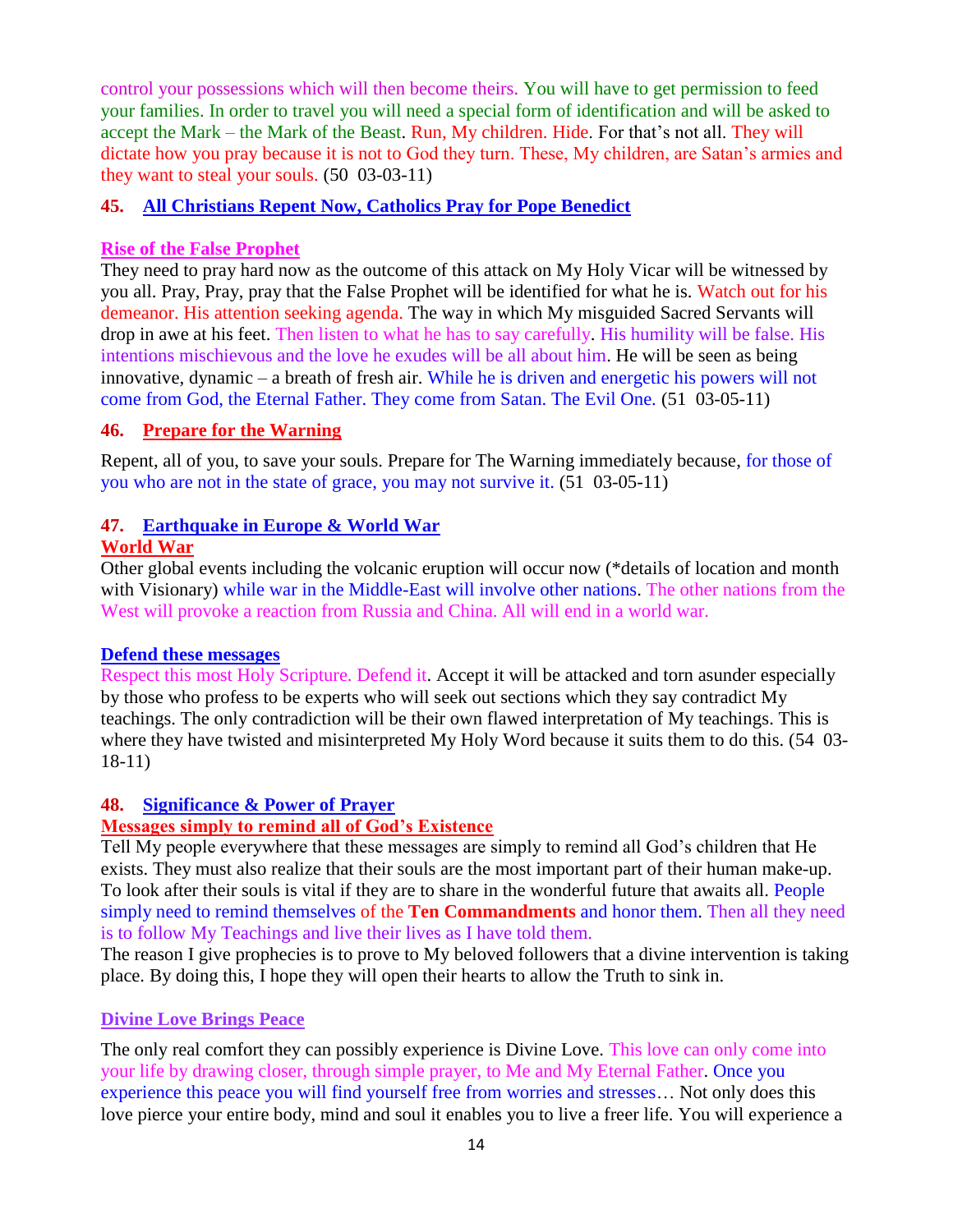deep contentment unknown to you before. Then you will be taken aback at how little the world of material luxury appeals any more. You will lose interest in these things and this will surprise you.

### **Satan's Web of Deceit causes fear**

Just as prayer and love for one another gains momentum so too does the hatred that spews forth from Satan. The Deceiver, working through these people who have no faith or who are dabbling in dark spiritual games, spreads his deceit. His web of hatred traps even those on the farthest parameter who may feel that they are living a reasonably good life. This subtle web can entrap anyone who is not careful. The one common denominator all those who become trapped feel is unrest, anxiety, despair and fear. This fear turns into hatred very quickly.

Run to Me, all of you. Do not wait until your life is turned upside down by unnecessary grief. Because **I Am** always there watching. Waiting. Hoping that each of you will let your pride fall away so that I can step in and embrace you. Go into your church and pray to Me. Speak to Me at home. On your way to work. Wherever you are, just call out to Me. You will know fairly quickly how I respond. (56 03-24-11)

### **49. [Hand of My Eternal Father will now fall on this ungrateful blind world](http://www.thewarningsecondcoming.com/hand-of-my-eternal-father-will-now-fall-on-this-ungrateful-blind-world/)**

Tell My followers how Satan is infesting mankind. Not only is he present through global unrest, he is infecting those who believe they are acting out of a sense of justice. He is even present in the young carefree society in their music and celebrity culture.

Surely mankind cannot fail to see this hatred for themselves at every corner? Don't they know that this is Satan, The Deceiver, at work? As the evil hatred and sickening atrocities spread like wildfire, so too will the hand of My Eternal Father now fall on this ungrateful blind world. As the human atrocities continue, where man inflicts terror and murder on each other, so too will the ecological disasters increase in punishment for man's sin against man. This chastisement will now befall on the world. (57 04-04-2011)

### **50. None of you is worthy to judge others**

Remember this lesson – not one of you is worthy to judge or access others. No one has the power or divine knowledge to make any moral assessment of others. Keep an open mind always and remember the day you believe you are more important in My eyes than those you deem to be sinners is the day you become lost to Me.  $(58 \text{ } 04\text{-}06\text{-}11)$ 

### **51. Never tell those of different creeds or sexual preferences they are doomed**

To push My teachings in a manner where you tell those who are not followers that they will perish or come to harm by brandishing their ways as 'evil' will simply render them weaker than before. Many will simply turn their backs on you. Then, you will have failed. Instead of lecturing, show compassion. Teach through example. Never tell or attempt to say to these people that they are doomed in My eyes. Because they are not. (58 04-06-11)

### **52. [Millions of Souls will be saved through these messages](http://www.thewarningsecondcoming.com/millions-of-souls-will-be-saved-through-these-messages/)**

(59 04-07-11)

#### **53. [I am present in the Eucharist despite the misinterpretation of My Promise](http://www.thewarningsecondcoming.com/i-am-present-in-the-eucharist-despite-the-misinterpretation-of-my-promise/)**

Many Christians ignore one of the most fundamental Promises I made during My Crucifixion where I would be present in bread and wine and leave a permanent mark to help nourish souls… By rejecting the fact that I am present means that you are forfeiting special graces which are part of a pact to bring Me even closer into your hearts… Turn back to receiving My Body and Blood. Let Me remove your doubts. This is one of the biggest mistakes Christians have made by denying me entry to their souls in this way. It greatly offends My Eternal Father because of the Sacrifice involved to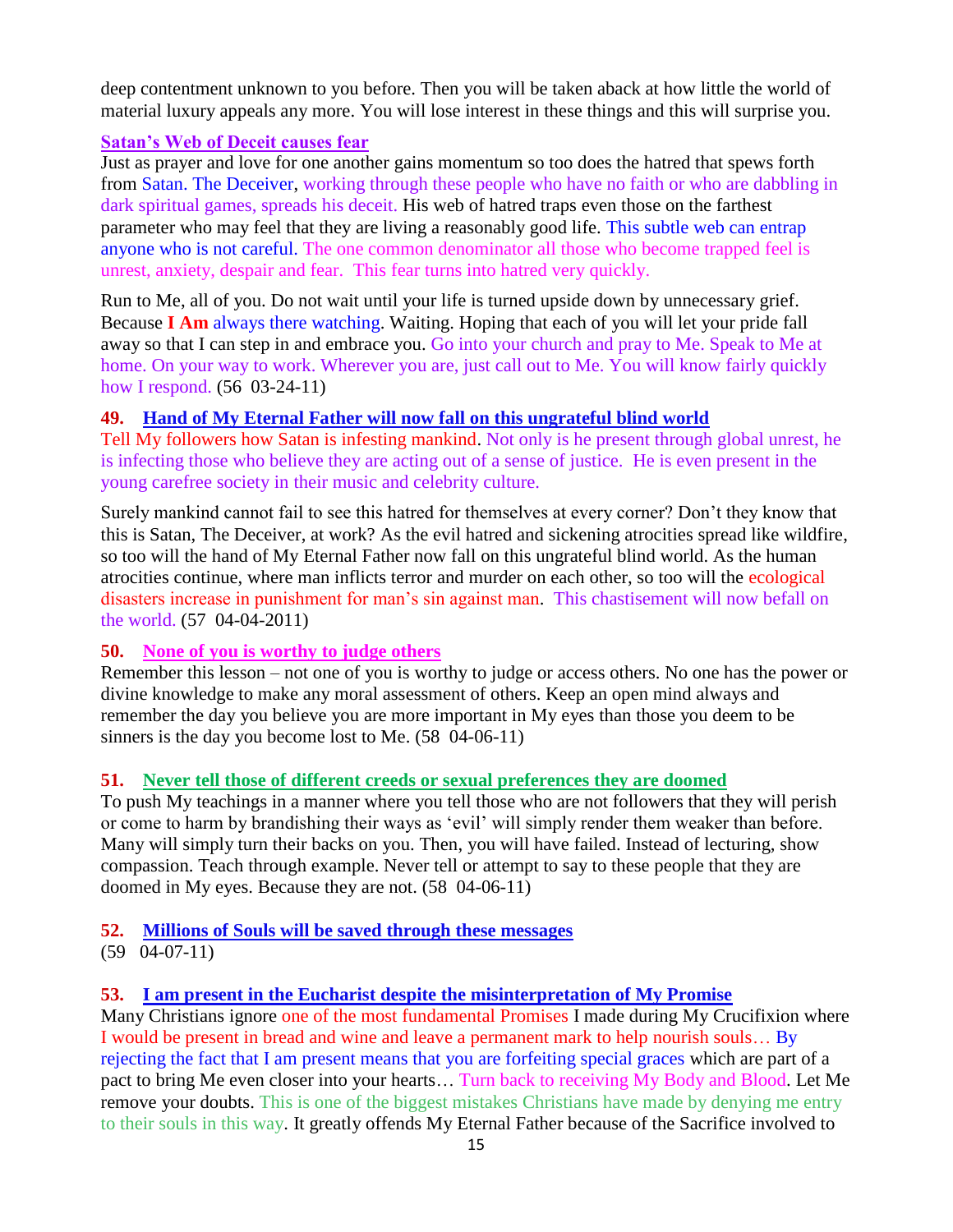save your souls. Let Me bring light and nourishment into your lives. You will be more inclined to accept the Truth of My teaching after The Warning takes place. (61 04-14-11)

### **54. [How to ensure your family and friends can enter Heaven](http://www.thewarningsecondcoming.com/how-to-ensure-your-family-and-friends-can-enter-heaven/) Pray to understand Paradise**

If you were promised a life on this earth offering you wealth and happiness, many of you would jump at the chance. So desperate are you to satisfy your aspirations of the body. If men were offered Paradise in Heaven they would find it hard to envisage. I understand this. For the lukewarm soul he would need to have a vivid imagination to fathom this glorious place. He will always struggle to envisage this glorious entity. The only souls who can are those with a strong faith in the existence of God. The only way to truly understand the jewel that awaits each one of you is to strengthen your belief. The only way to do this is to pray hard to see the truth…

Believers, you must pray for your friends, spouses, relatives, parents, brothers, sisters and children who have little faith. My prayer of **[Divine Mercy](http://www.thewarningsecondcoming.com/divine-mercy-chaplet/)**, when recited by you on their behalf will save their souls. That is My promise to you now. (63 04-15-11)

# **55. [Wake up to the Truth before it is too late](http://www.thewarningsecondcoming.com/wake-up-to-the-truth-before-it-is-too-late/)**

It is simply not possible to attain peace and joy in your lives if you do not believe in God, the Eternal Father. **He is the only giver of life. Without becoming close to Him, you will be empty of spirit.** Those of you who invest considerable amount of time trying to disprove My existence, waste your time chasing dreams which will never come to fruition… . When you deny God you are denying your right to eternal happiness. This same eternal happiness is what you seek relentlessly in this world. But it cannot be attained on earth. Never live your life on earth as if this is the only part of the cycle of your existence. Because it is not. Your real home will be in Paradise with Me. (64 04-15-11)

# **56. The power of the Holy Rosary**

[The Holy Rosary](http://www.thewarningsecondcoming.com/how-to-pray-the-rosary/) is especially effective against Satan because of the powers given to the Blessed Virgin, My Mother, by God the Eternal Father. She has tremendous power over The Deceiver. He is powerless against her and he knows this. If you allow My Holy Mother to guide you towards the graces she can intercede for on your behalf, then you will be immune to his influence. (64 04-15- 11)

Especially pray [the Holy Rosary](http://www.thewarningsecondcoming.com/how-to-pray-the-rosary/) for that is the prayer that will crush Satan. (79 05-04-11)

# **57. There is no secret formula for happiness and peace except through faith in God**

While people today strive towards happiness and peace on this earth they look for a secret formula. This is where they spend time trying to unlock the secret of happiness, material gain and peace in their lives. They come up with new ways, ideas, all of which are promoted through get rich schemes. Irrespective of all the arguments they put forward, most of which are based on psychologically driven idealism, it is simply not possible to attain peace and joy in your lives if you do not believe in God, the Eternal Father. He is the only giver of life. Without becoming close to Him you will be empty of spirit. (64 04-15-11)

# **58. [What you will experience during The Warning and Prayer for instant pardon](http://www.thewarningsecondcoming.com/what-you-will-experience-during-the-warning-and-prayer-for-instant-pardon/)**

They will feel a burning sensation, not unlike that experienced by souls in purgatory. This will give them an insight as to what souls, who are not fully clean, have to go through before they can see the glorious light of Heaven. By simply accepting that this event may take place they can survive it. Turn to me and say "*Please guide me towards the light and goodness of your great mercy and*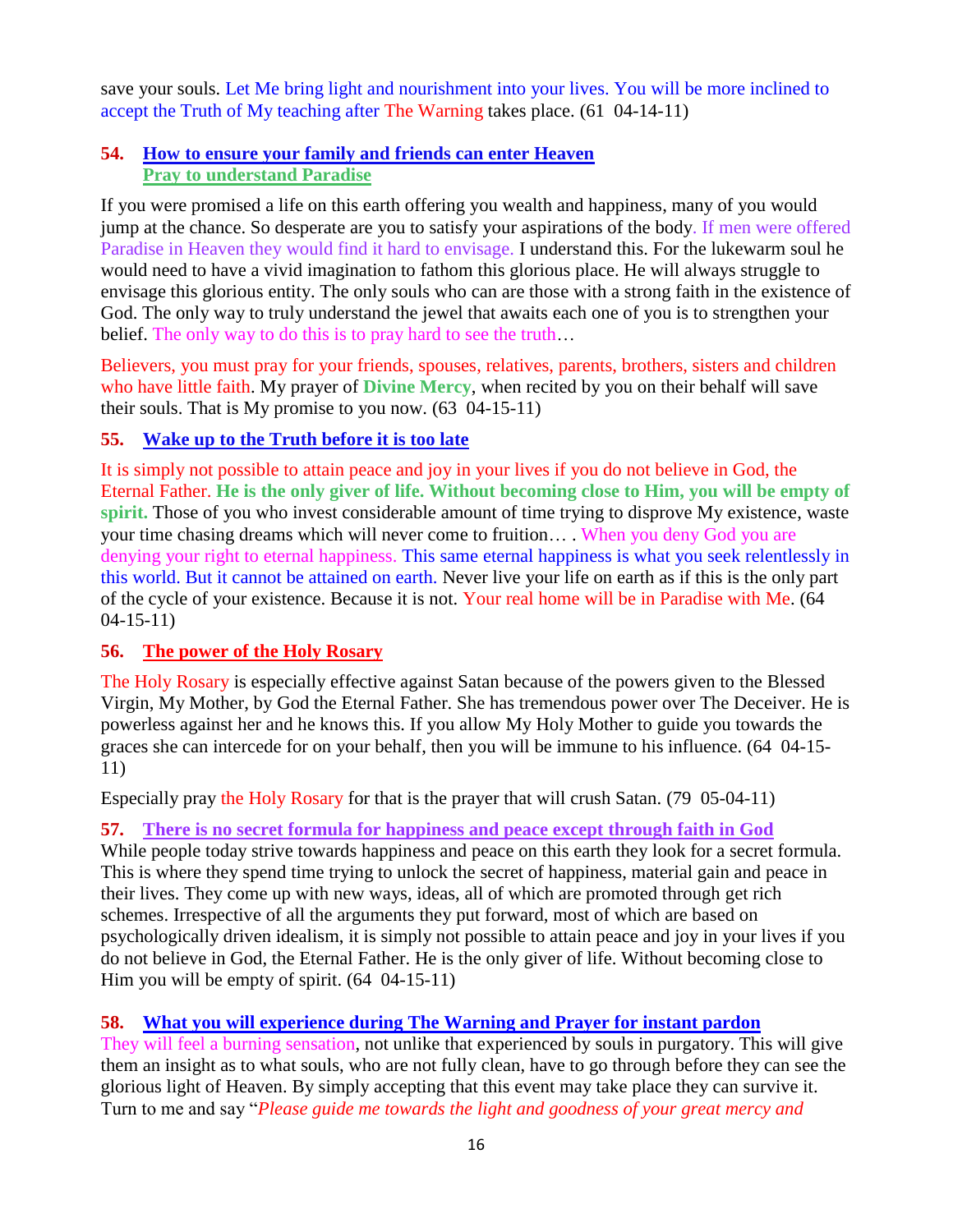*forgive me for my sins*" and I will pardon you instantly. Then after The Warning you will experience a deep peace and joy in your soul. (65 04-16-11)

### **59. [Even small prayer groups of Divine Mercy can save millions](http://www.thewarningsecondcoming.com/even-small-prayer-groups-of-divine-mercy-can-save-millions/)**

Once The Warning is over, peace and joy will prevail. And then the persecution by the New World Alliance will commence. Their power will be weakened if enough of you spread conversion and pray hard.

Don't be afraid, My beloved followers, you will work closely together to pray for the salvation of mankind. And you will save millions of souls in the process. (66 04-16-11**)**

# **60. Do not accept the Mark of the Beast**

These people (Satan followers) will now control each of you through a global currency and your country´s indebtedness. No country will escape their clutches. Please heed My word. Your money will be worthless. Your access to food and other necessities will only be possible through the Mark, the identification I spoke about. Please, please do not accept this Mark because you will be lost to Me. This mark will kill you, not just physically but spiritually. Remain outside of this jurisdiction. Start planning your food stock piles, blankets, candles and water now, if you want to avoid receiving The Mark. The Mark of the Beast. (67 04-17-11)

Do not accept the Mark. If more of you do not accept then you are stronger in numbers. This Mark – the Mark of the Beast will be your downfall … Do not let the Anti-Christ, for all his convincing charm, win over your souls ... Do not accept the Mark because if you do, you will come under his evil hypnotic influence. (10 11-15-10)

### **61. Satan targets families**

Many innocent people wonder why the very society they live in has collapsed. What they don't know is that Satan targets the family as a priority. This is because he knows if the family collapses then society too collapses. Many do know this because it becoming increasingly apparent in the world today. (69 04-19-11)

# **62. God acts in order to destroy Satan and his followers**

To destroy Satan and his followers, further ecological unrest will be unleashed by God in his Mercy. He will do this to prevent Satan and all his corrupt human puppets, who salivate at the prospects of the riches and glory he promises them through his psychological powers, from destroying His children. Satan instills evil thoughts and actions in souls weak enough to expose themselves to his possessive powers. Such people share common traits. They are self-centered, obsessed with worldly ambitions and wealth and are addicted to sexual deviations and power. All will end up in Hell, if they continue to follow the glorification of the Anti-Christ who is about to make himself known in the world. (69 04-19-11)

# **63. Ecological disasters are punishments from God**

My beloved daughter, tell the world that they are about to witness a number of ecological disasters now. They will occur in the most unusual and unexpected places and will be severe in their intensity. Man´s sinful behavior has brought this about. Repent, all of you and remember these climatic disasters will wake you up from your blind slumber and lack of faith. They are also taking place to dilute the impact of the evil group of global alliances and their wicked stupid activities. These groups under what I will term as a New World Government in waiting are planning to spring now under the leadership of the Anti-Christ. These same groups have brought about the collapse of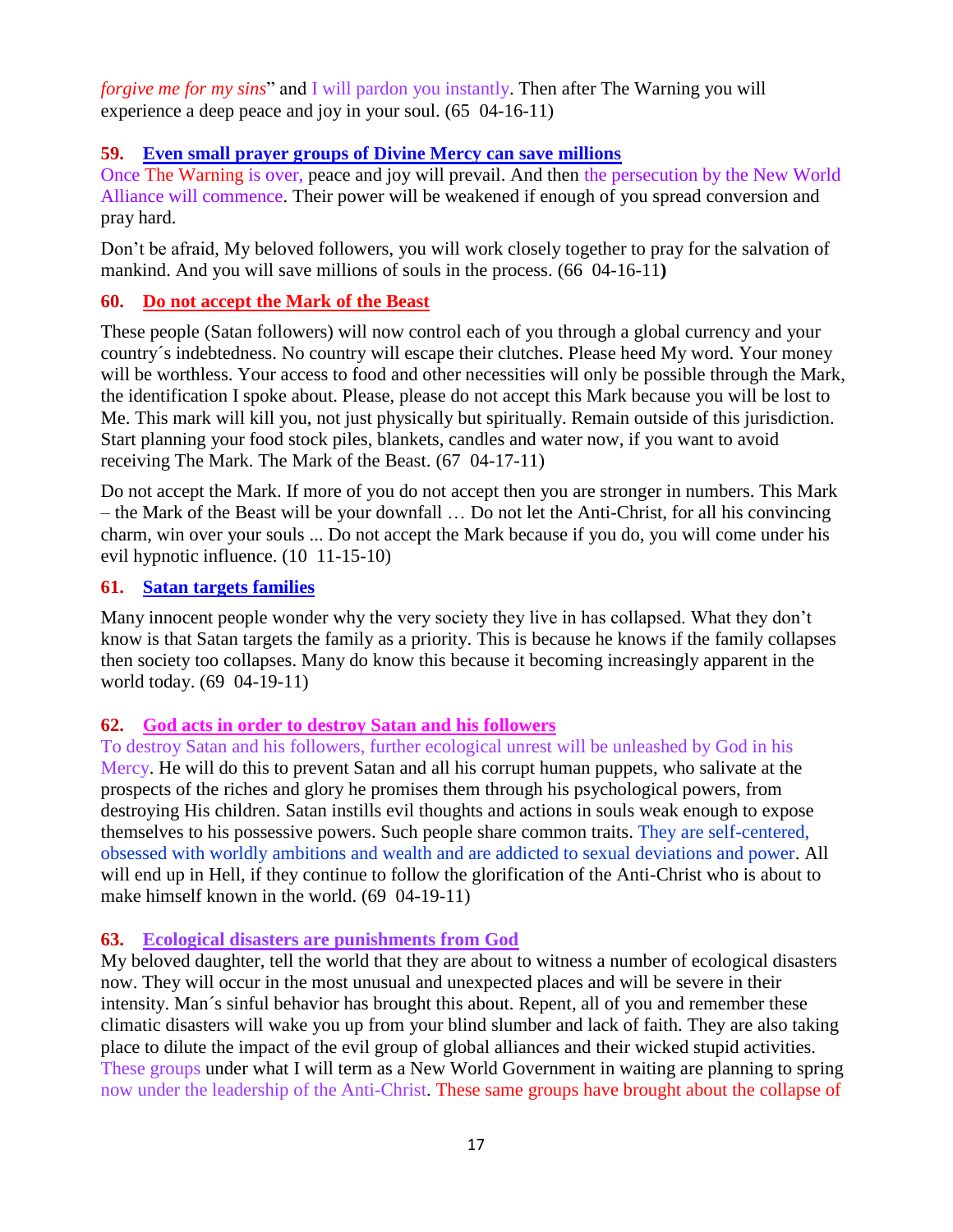the Banking system and will now destroy currencies everywhere. This is so that they can control you. (67 04-17-11)

### **64. Do not be panic or fearful of anything**

Many people, when they witness these prophecies coming to light, will panic and will be terrified in many instances. But there is no need to fear because this period will be short lived. And then will come the new Heaven and Earth where you will all live peaceful, long and blissful lives in union with Me. (68 04-17-11)

Do not be frightened. For many of you, frightened for the future and your families, I have this to say. As the time comes, you and your families will be lifted with Me, in the blink of an eye, to the Heavens. Then, you will receive the gift of Eternal life when Heaven and Earth become one. (9 11- 15-10**)**

There is nothing to fear in this world, if you will trust in Me completely. I have wonderful plans for all of you who come closer to My Sacred Heart. The most precious Gifts await you. Have no fear of worldly unrest. For I will protect all those who believe in Me, and provide for your needs of the flesh. Trust in Me, the Lord of Mankind, sent, yet again, to salvage you from eternal darkness. (75 04-28-11)

### **65. Those who scorn these prophecy, listen**

For all of you who will pour scorn on these prophecies, listen now. Fall under the influence of this global power and you will be lost. You will need strong faith to survive. Prayers you request will be answered. I will protect you during this fearsome period on earth. Prepare now for group gatherings where you will be able to pray in peace and secrecy. (67 04-17-11)

### **66. The New World Order attempts to control your money, food supplies, and energy**

These groups under what I will term as a New World Government in waiting are planning to spring now under the leadership of the Anti-Christ. These same groups have brought about the collapse of the Banking system and will now destroy currencies everywhere. This is so that they can control you.

These people will now control each of you through a global currency and your country´s indebtedness. No country will escape their clutches. Please heed My word. Your money will be worthless. Your access to food and other necessities will only be possible through the Mark, the identification I spoke about. Please, please do not accept this Mark because you will be lost to Me. This mark will kill you, not just physically but spiritually. Remain outside of this jurisdiction. Start planning your food stock piles, blankets, candles and water now if you want to avoid receiving The Mark. The Mark of the Beast.

He, the Anti-Christ who will head this New World Government, believes he will steal the souls of the human race. But he won´t. Just as many will fall under his influence, so too will my followers remain steadfastly loyal to Me their Divine Savior.

The New World Order will also be in prayer in their own vile churches. These churches exist everywhere although they have been set up in secret. They hold sacrifices and pay homage to their idol Satan. These cults are rampant now and all share the one ludicrous goal, to control mankind. They will do this by attempting to control your money, food supplies and energy. Fight them in the best way you can through prayer and the spread of conversion. Pray too for these deluded people who have been made promises of great wealth, technology, longer life and miracles. How wrong they are. They have been truly deceived. When they find out the truth, they will have been plunged into the depths of Hell and it will be too late. (67 04-17-11)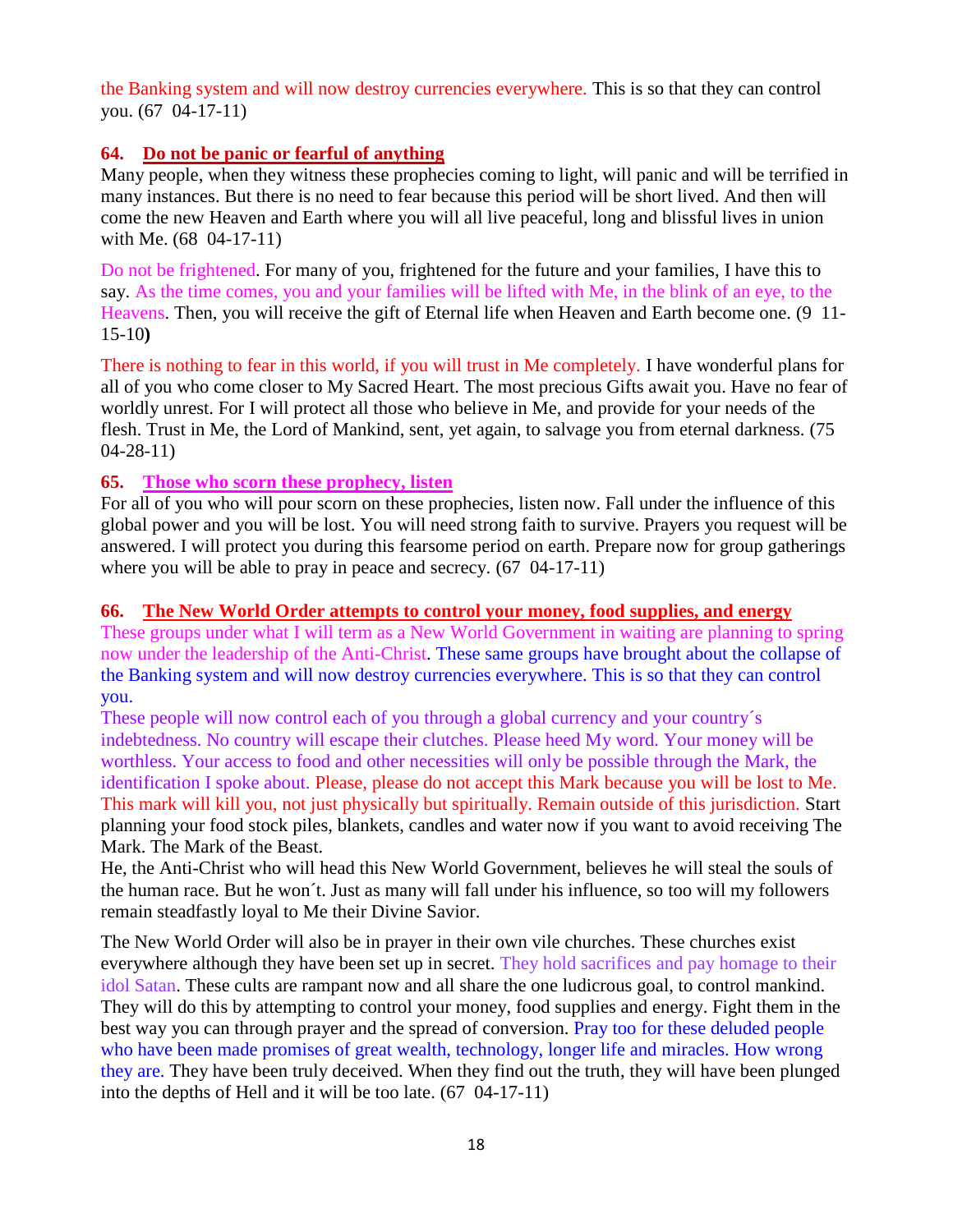# **67. [Wrath of God to descend on New World Order](http://www.thewarningsecondcoming.com/wrath-of-god-to-descend-on-new-world-order/)**

The wrath of God, My Eternal Father will fall swiftly on this Global Alliance who are plotting underground organizations to inflict death on the rest of the world for their own gain. None of you can escape their clutches unless I tell you how.

Everywhere they are clustered, so too will the wrath of God descend with frightening force. This is already underway. They will be stopped, but it will take a little time. It will not stop them entirely, but it will dilute the horrific impact their deeds would otherwise have. (68 04-17-11)

### **68. Sexual Immorality will lead you to Hell**

Many will see ecological catastrophes as the Hand of God.. Sin, if it escalates to unprecedented levels will cause destruction in your orderly lives anyway. But when it intensifies to the current levels experienced and witnessed by all of you in the world today then you can be assured that such catastrophes will be the hand of God at work.

God the Eternal Father has already responded and acted in this way. Now as the time approaches to destroy Satan and his followers, further ecological unrest will be unleashed by God in his Mercy. He will do this to prevent Satan and all his corrupt human puppets, who salivate at the prospects of the riches and glory he promises them through his psychological powers, from destroying His children.

Satan instills evil thoughts and actions in souls weak enough to expose themselves to his possessive powers. Such people share common traits. They are self-centered, obsessed with worldly ambitions and wealth and are addicted to sexual deviations and power. All will end up in Hell if they continue to follow the glorification of the Anti-Christ who is about to make himself known in the world. (69 04-19-11)

### **69. Maria Divine Mercy Messages are Authentic Coming from the Divine Savior of Mankind, Jesus Christ**

Rise now and speak with the authority of the Holy Spirit which has been bequeathed to you, My precious daughter. You are a Chosen Messenger to deliver, as I have said, the most important Messages for mankind in these times. (70 04-20-11)

### **70. Defend your children's right to a Christian Education**

Stand up now and defend your rights to be Christians. While I expect tolerance on your part – where you must respect the views of other faiths – never insult Me by pushing your Christianity aside into second place. It is a dangerous doctrine when you mistake tolerance as a substitute for the truth ... Many Governments are trying to ban Christianity and the spread of new laws. Yet, you will find that other non-Christian religions will be treated less harshly. Instead, any religion will be tolerated more favorably than Christianity ... Fight for your faith now. Pray for conversion. Pray that those regimes who oppress your right to be a Christian show more tolerance. (71 04-23-11)

### **71. [Convert others at every opportunity](http://www.thewarningsecondcoming.com/convert-others-at-every-opportunity/)**

Convert others in your everyday lives through ordinary conversation. This way people will be more receptive… The more questions you ask of them, the more these people will begin to evaluate their own answers. You will not convince everyone of the truth. However every attempt on your part will raise you up in My eyes … Conversion, My children, will save souls. When a conversion takes place this then spreads to those friends and acquaintances of the person who has been converted. Conversion spreads conversion. (73 04-24-11)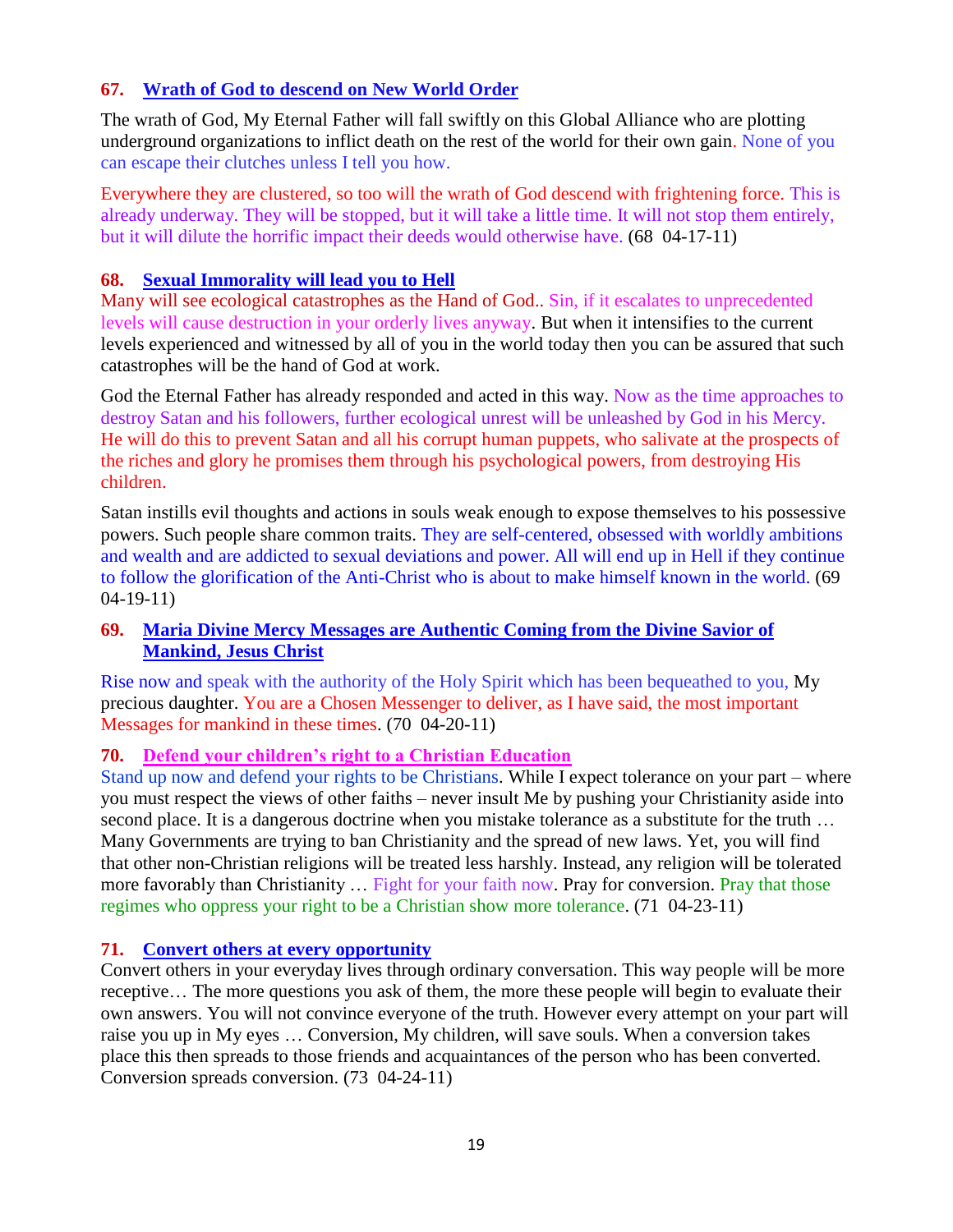# **72. [Pledge your allegiance to My Divine Mercy](http://www.thewarningsecondcoming.com/pledge-your-allegiance-to-my-divine-mercy/)**

I live in each one, each of you. I know what is contained in your hearts and souls. By giving Me your pledge of Mercy for your brothers and sisters you will receive special graces. **(**72 04-24-11**)**

### **73. The Warning must be followed by prayer**

It is important, however, to remember one important lesson regarding The Warning. This great event, when all of you will see not only your sins as I see them but will understand the truth about the next life, must be followed by prayer.

Sadly many will fall back into sin afterwards. Now is the time to prepare to avoid this situation by praying My [Divine Mercy](http://www.thewarningsecondcoming.com/divine-mercy-chaplet/) chaplet every day of your lives. By getting into the habit of praying this powerful prayer, you will retain the level of conversion and faith which will sweep the world thereafter.

How powerful My [Divine Mercy](http://www.thewarningsecondcoming.com/divine-mercy-chaplet/) is. So many of you still do not understand the significance of it. Many, sadly have never heard of it before. (72 04-24-11)

### **74. [Arab uprising will spark global unrest –](http://www.thewarningsecondcoming.com/arab-uprising-spark-global-unrest-italy-trigger-fall-out/) Italy will trigger fall out**

The time for the first of the assassinations I spoke to you about last February will take place shortly. The Arab World uprising will spark unrest indirectly in every corner of the world. (74 04-26-11)

### **75. Humility is necessary to enter Heaven**

Humility, where you accept that you must serve your maker and creator first, is what is truly important. By declaring your nothingness you proclaim the Glory of God.

Humility is a virtue which is not only precious in My eyes but which is an important part of your spiritual development. It means placing others before yourself for the Glory of God. Yet it is so easy to fall into a state of pride so quickly. (76 04-29-11)

### **76. Prepare now to avoid taking the Mark of the Beast**

Many events both on earth and in the Heavens are now about to take place which will turn the course of history. Prepare all of you during this time. I have told you before that money will be scarce, so please try to prepare your families for survival so you won't have to accept the Mark. Please do not ignore My pleas.

Prayer groups are vital now to protect yourselves and save the world from the persecution of Global political, banking and so called Human Rights Organizations. Their goal is one of power and control over you, my children, although many of you cannot see this. You will though in time. And that time is close. Start preparing for your future survival now and keep in prayer for I will offer My special graces for protection to all of you. Please do not be frightened for all that will really matter will be your allegiance to Me.

As the One World Order takes control of the Middle East, you will be astonished at how many countries will be under their control. How many innocent souls will believe that these new regimes will offer them freedom. But this will not be the case. (78 05-01-11)

### **77. Non-believers only recognize that God exists through the evil works of Satan**

This chaos is caused by the King of Deceit, Satan, the Evil One who goes to great lengths to hide his identity from mankind. A coward, he works using his powers to seduce. Make no mistake for he has powers which he uses to destroy mankind. He turns man against man. Brother against brother. Neighbor against neighbor. And all with one goal. That is to quickly wreak havoc in as fast a period as he can. He will never stop tormenting you, my children. Face up to his reality. Accept his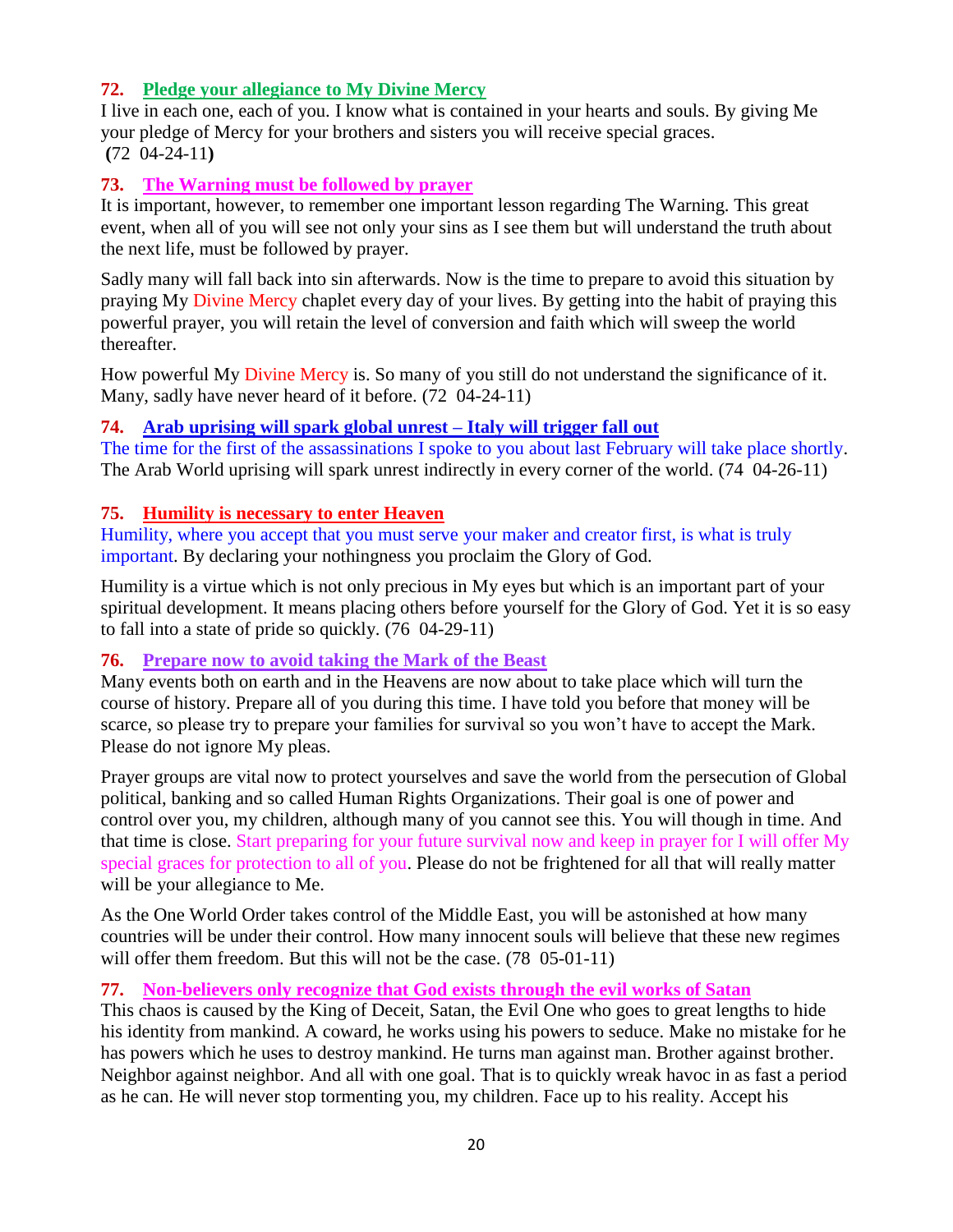existence. For non-believers it is only when you finally understand the truth of Satan's existence that the truth will sink in. And that is that God, the Eternal Father really does exist. (79 05-04-11)

## **78. It's never too late to turn to Me**

Hear this. I am the truth. I am the key to your salvation. On your death bed, even if you have ignored Me, My teachings, denied My real existence, turn to Me and ask for redemption. It is never too late to turn to Me and ask me to hold your hand and let me lead you to My Father's Heavenly Kingdom. But you can only do this while you are alive on this earth. This is your only chance to be offered eternal life. It will be too late afterwards. (80 05-07-11)

## **79. Prayer to receive the Gift of the Holy Spirit**

My Mercy, as I have said, knows no bounds. Filled now with the Spirit of light and holiness you, all My followers everywhere, must be brave now and proclaim My word to all you come into contact with. Dismiss the scorn you may experience for it is too important now to ignore My pleas for conversion.

Hear My prayer now to give you the encouragement you need:

### *"Fill me now, Oh Lord, with the gift of the Holy Spirit to carry your most Holy Word to sinners who I must help save in your name. Help me to cover them, through my prayers, with your precious blood so that they can be drawn to your Sacred Heart. Give me the gift of the Holy Spirit so that these poor souls can revel in your New Paradise."*

Say this prayer every day after you recite My [Divine Mercy](http://www.thewarningsecondcoming.com/divine-mercy-chaplet/) and you, through your allegiance to Me, will help save My children.  $(81 \t 05-10-11)$ 

### **80. Special Graces for those who spread conversion**

For all of you who spread conversion, special graces will be given to you and a very special place will be reserved for you in My Father's Kingdom. Go now and allow the Holy Spirit to flood your souls to help Me save mankind. (81 05-10-11)

# **81. Importance of [the Holy Rosary](http://www.thewarningsecondcoming.com/how-to-pray-the-rosary/) and [Divine Mercy](http://www.thewarningsecondcoming.com/divine-mercy-chaplet/)**

While ecological disasters will occur, please remember that prayer including the recital of the Holy [Rosary](http://www.thewarningsecondcoming.com/how-to-pray-the-rosary/) and the [Divine Mercy](http://www.thewarningsecondcoming.com/divine-mercy-chaplet/) will help avert much of it. Remember, My cherished children, that you who believe in Me and My Eternal Father and who follow My instructions have nothing to fear. Also let me remind you that because of the two great acts of Mercy being given to you – the gift of the Holy Spirit which burst upon the entire world a few days ago and the Great Warning millions will be converted to the truth. This will be a great miracle and one which will bring joy to the multitudes. (84 05-13-11)

# **82. Three reasons for Messages being sent**

The first is to remind mankind of the truth contained in the Book of Revelation. The second is to make man alert to the times he is living in so that he can rekindle his faith. The third is to help spread conversion so that My followers can form the biggest army of all in order to save souls. I am communicating through this prophet and others so that My word is heard in every corner of the world. (84 05-13-11)

# **83. Avoid ancient spiritual practices including use of tarot cards**

Many, many souls in the world are starving for spiritual guidance. In their quest to bring meaning into their lives, they are unwittingly allowing themselves be sucked into practices which amount to paganism. Any false dogma which entices you to believe that peace in your heart and soul can be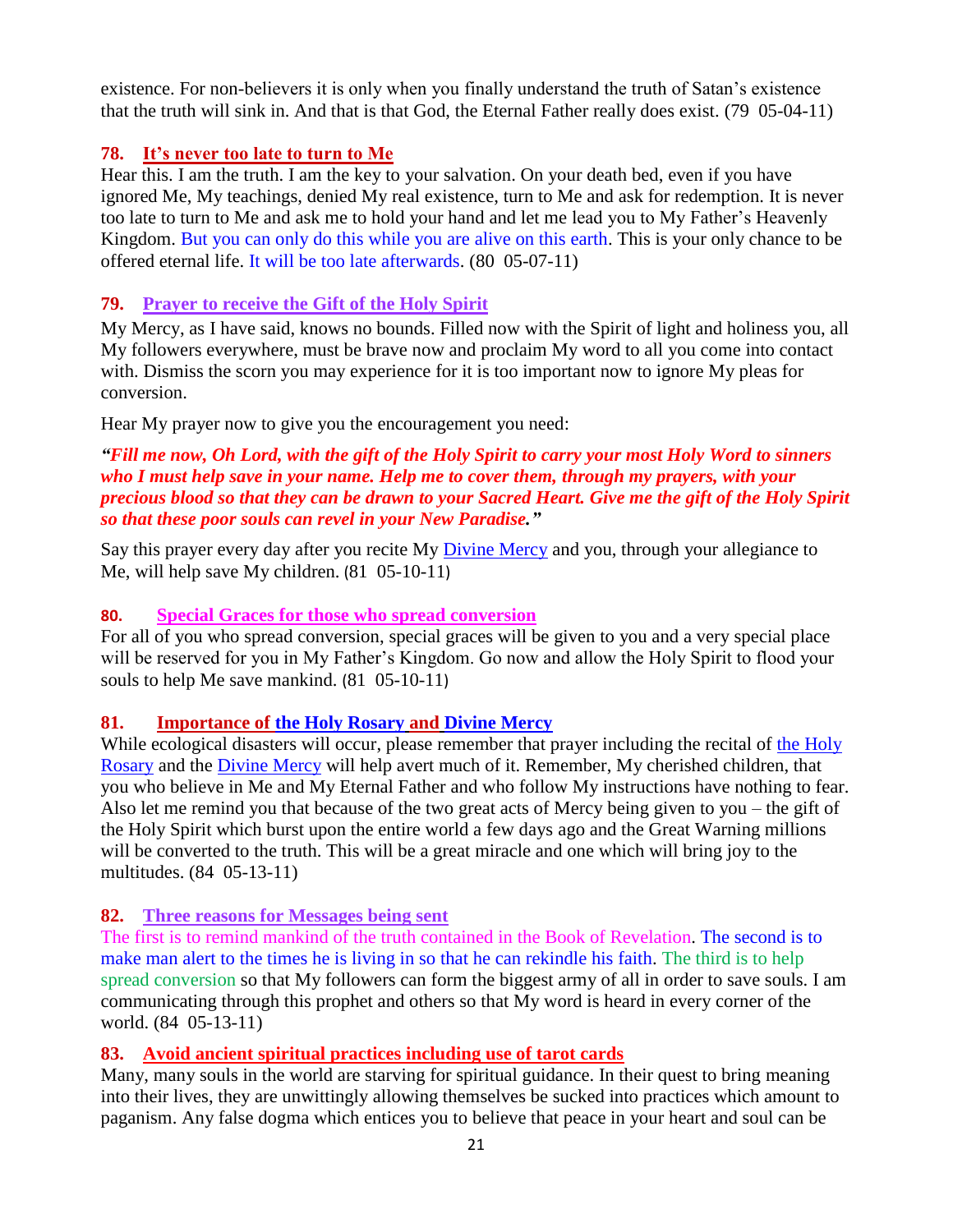achieved through ancient spiritual practices must be avoided at all times. Learn to recognize them for what they really are.

The use of **crystals**, **meditation, reiki, yoga, tarot cards**, belief in **spirit guides**, **metaphysics** and so called **faith healers** are there to entice you to believe in an alternative superior existence outside of that created by God the Eternal Father. (85 05-15-11)

### **84. Warning about Ascended Masters**

Many of you today who are constantly searching out spiritual comfort in the practice of following your angels must also be alert to the fact that once the term Ascended Masters is mentioned you can be sure that these angels do not come from Heaven. **Ascended Masters**, My children, are **fallen angels** and come from the dark. Yet, you will be told and then be convinced that they come from the light. All of this **pagan spiritualism**, if you let it take over your lives, will eventually pull you downwards into the pits of darkness when you least expect it. Satan will be so careful as to how he presents these dark lies, because at all times you will be told, and you will believe, that these things are all good. (85 05-15-11)

### **85. [Importance of Fasting and Self-Denial](http://www.thewarningsecondcoming.com/importance-of-fasting-and-self-denial/)**

Children, you must understand that belief in My existence is just part of your spiritual journey. There is so much more you need to understand. It will only be through your denial of the pleasures of the flesh that you will truly be fulfilled. By virtue of the fact that Satan controls man through the temptations of the flesh so too should you deny him the access to those pleasures you may seek. Fasting is one of the most powerful ways to rid your soul of Satan and his demons. So few people in the world can commit to this sacrifice yet it is so simple and does not damage your health. One day of fasting a week will bring you special graces. By making small sacrifices in honor of Me, your Divine Savior, you will not only save souls but you will become closer to Me. Other sacrifices where you denounce worldly goods will also bring you closer to My Sacred Heart. (86 05-16-11**)**

### **86. Show My Father Respect**

For all those devoted followers of Mine, I your Divine Savior Jesus Christ, call on you now to understand how important it is to honor My Father. He is not being given the attention He deserves. Many people have this image of God, the Father, as being stern, frightening and angry. So in awe are you that you push Him to one side. If you knew how much He craves your love you would drop down on your knees this instant and beg Him to forgive you. Please pray to God the Father. He needs your love. He needs your devotion. Prayer to My Father yields tremendous Mercy when you ask My Father to protect you and to save you in My name, He rarely refuses your request according to His most Holy Will. God, My Eternal Father is very loving, compassionate and allegiance to Him will bring the world great graces and salvation.  $(87 \t 05-18-11)$ 

# **87. Responsibility of Parents**

Why do you teach your children the importance of man-made materialism at the expense of their poor little souls? Your primary aim is to teach your children the importance of creating and building wealth. You rarely teach them the morals they need to equip themselves with the responsibilities for adulthood in relation to how they should show respect for others. To understand the importance of honesty and the need to show understanding towards their brothers and sisters. Unfortunately, My children have completely lost their way on the spiritual path required for them to reach the ultimate destination. Have you no shame? When will you learn that your obsessive love of money and all that it offers will end in disaster? It will only be when you are stripped naked of these comforts you crave that you will realize how alone you are… By all means, show responsibility as a parent by providing for your children's physical needs. But remember that their souls need nourishment.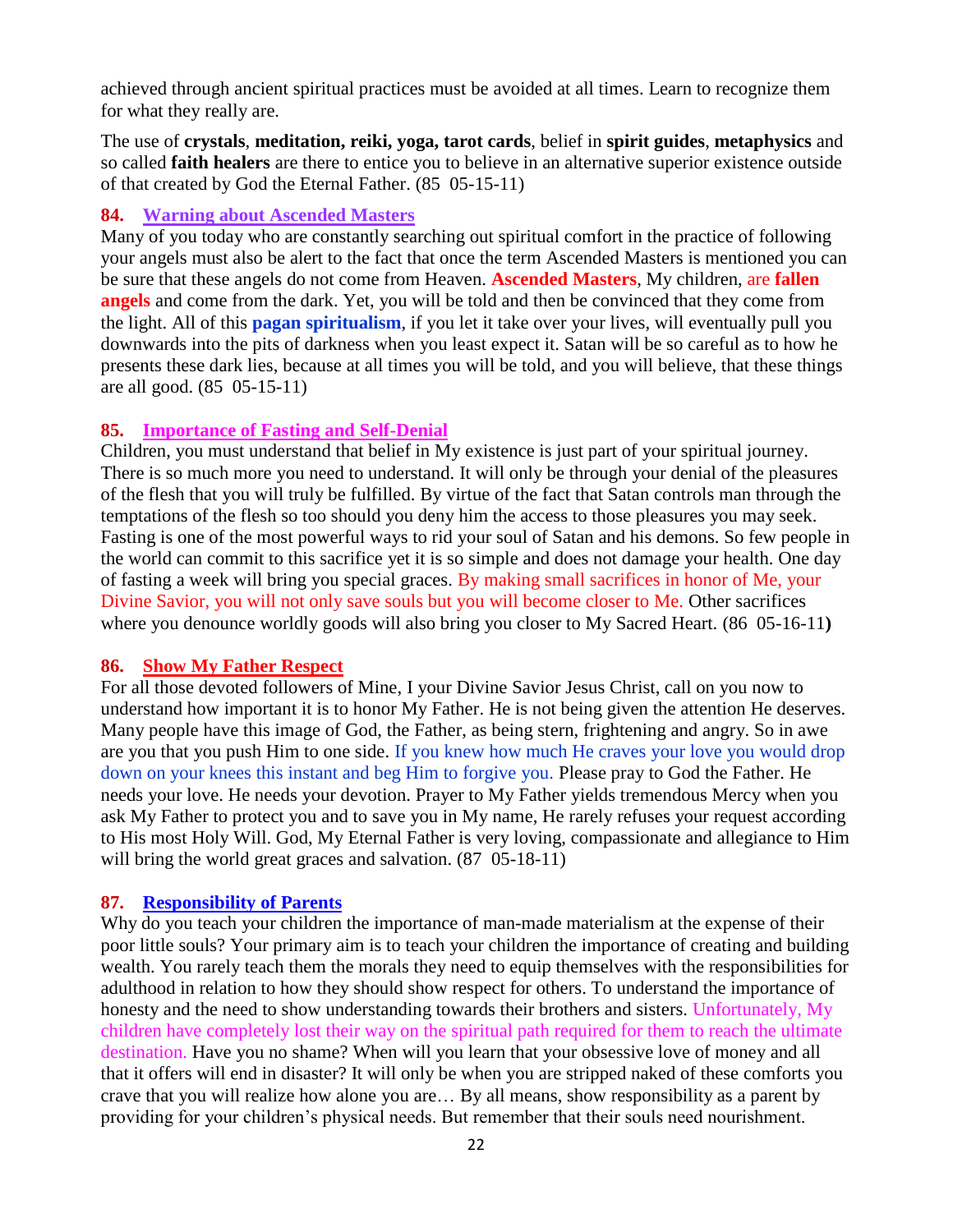Teach them the truth of My teachings and the importance of looking after their souls. Only then will you be giving your children the true nourishment in body and mind that they need to survive so they can enjoy eternal life. (88 05-19-11)

### **88. Satan will work through other people to discourage you**

Many of you will not know that Satan is working like this through other people whose views you may respect. But this is just exactly how he works. He will communicate through those poor souls who are attracted to the dark. He will ensure that their minds are blocked to the truth of My glory and the eternal life that is yours by right. Never ever let his influence affect your love for Me. And remember, because he will not win this battle, then those poor souls who follow him will be thrown into Hell with him. If you desire eternal life then use this time on earth to denounce Satan while you can. (89 05-20-11)

# **89. Forgiveness, [the pathway to freedom](http://www.thewarningsecondcoming.com/forgiveness-the-pathway-to-freedom/)**

Forgiveness is love. My love is endless. But I implore you, My children, to allow Me to forgive you for your sins. If you could only ask Me, to do this not only will you be free but the love and the joy you will experience will surprise you. This act of humility will allow you to communicate with love towards others. Your light will shine and will affect others in a special way but neither you nor they will be aware of this. My love, after the act of Redemption takes place, will flood your soul. Your clean soul will be like a magnet as it draws others towards you. (90 05-21-11)

### **90. The Warning will be a dramatic event**

It will shock many people in the world as it will be a dramatic event where the skies will open and the flames of Mercy will shoot up across the world. For many people will not understand what is happening. So shocked will they be they will mistakenly think that they are witnessing the end of the world. Tell them to rejoice when they witness My Glory for this, if you are properly prepared for it, will be the most spectacular example of My Mercy since the day of My Crucifixion. This, My children, will be your saving grace and will prevent those who would otherwise have been condemned from entering the depths of Hell. (93 05-23-11)

### **91. [If you find it difficult to pray](http://www.thewarningsecondcoming.com/if-you-find-it-difficult-to-pray/)**

Prayer is not easy for many of My children who find the recital of long prayers repetitive and a little boring. If this is the way you pray and you are struggling, then just sit down quietly and communicate with Me in silence. Simply reflect on My life on earth. Remind yourself of the time I spent there and the lessons of love I gave to all of you. That's enough. Let yourself become quiet of mind and I will sit with you in contemplation. I walk with everyone. I am present every minute of the day no matter what you are doing. I am never far away. Remember that I am your crutch in life. Lean on Me. Ask for My support with sincerity and I will hear your call. I never refuse your request if it is according to My Holy Will. However, when you ask for favors which are designed to bequeath you with worldly excesses know that I will never bestow these. For I can never give you gifts which I know are bad for your soul. My gifts are given so that I can bring you closer to My heart. For when that happens you will want for nothing more. (94 05-24-11)

# **92. [Message of Warning to World Leaders](http://www.thewarningsecondcoming.com/message-of-warning-to-world-leaders/)**

**God the Father will no longer tolerate your sinful deeds.**

My warning to those leaders all over the world, whoever you are, is this. Inflict unfair practices and hardships on your people, and the hand of My Eternal Father will fall swiftly **on those countries and locations** within which you reside. He will no longer tolerate your sinful deeds. Hide if you